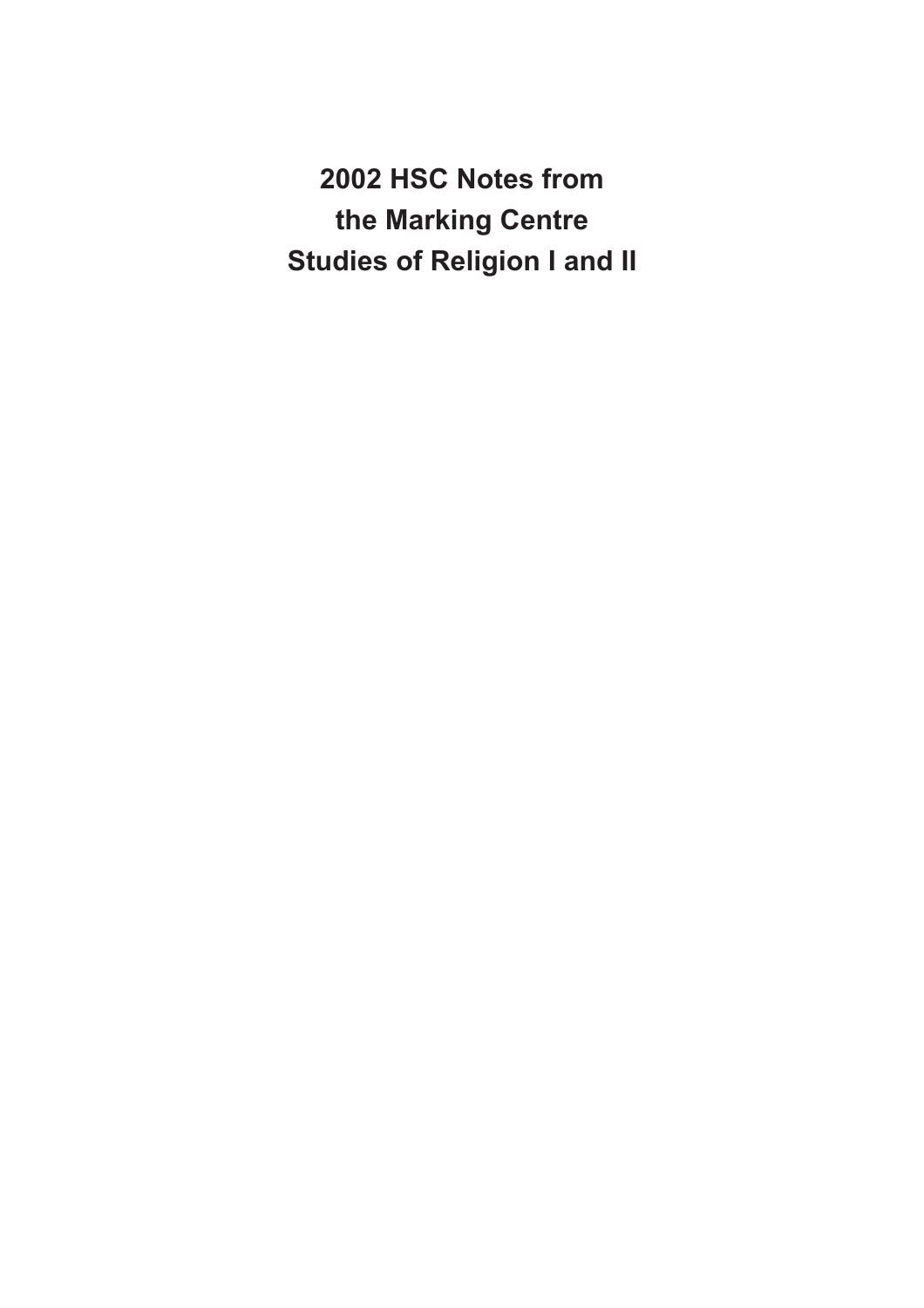© 2003 Copyright Board of Studies NSW for and on behalf of the Crown in right of the State of New South Wales.

This document contains Material prepared by the Board of Studies NSW for and on behalf of the State of New South Wales. The Material is protected by Crown copyright.

All rights reserved. No part of the Material may be reproduced in Australia or in any other country by any process, electronic or otherwise, in any material form or transmitted to any other person or stored electronically in any form without the prior written permission of the Board of Studies NSW, except as permitted by the *Copyright Act 1968*. School candidates in NSW and teachers in schools in NSW may copy reasonable portions of the Material for the purposes of bona fide research or study.

When you access the Material you agree:

- to use the Material for information purposes only
- to reproduce a single copy for personal bona fide study use only and not to reproduce any major extract or the entire Material without the prior permission of the Board of Studies NSW
- to acknowledge that the Material is provided by the Board of Studies NSW
- not to make any charge for providing the Material or any part of the Material to another person or in any way make commercial use of the Material without the prior written consent of the Board of Studies NSW and payment of the appropriate copyright fee
- to include this copyright notice in any copy made
- not to modify the Material or any part of the Material without the express prior written permission of the Board of Studies NSW.

The Material may contain third party copyright materials such as photos, diagrams, quotations, cartoons and artworks. These materials are protected by Australian and international copyright laws and may not be reproduced or transmitted in any format without the copyright owner's specific permission. Unauthorised reproduction, transmission or commercial use of such copyright materials may result in prosecution.

The Board of Studies has made all reasonable attempts to locate owners of third party copyright material and invites anyone from whom permission has not been sought to contact the Copyright Officer, ph (02) 9367 8289, fax (02) 9279 1482.

Published by Board of Studies NSW GPO Box 5300 Sydney 2001 Australia

Tel: (02) 9367 8111

Fax: (02) 9367 8484

Internet: http://www.boardofstudies.nsw.edu.au

ISBN

200351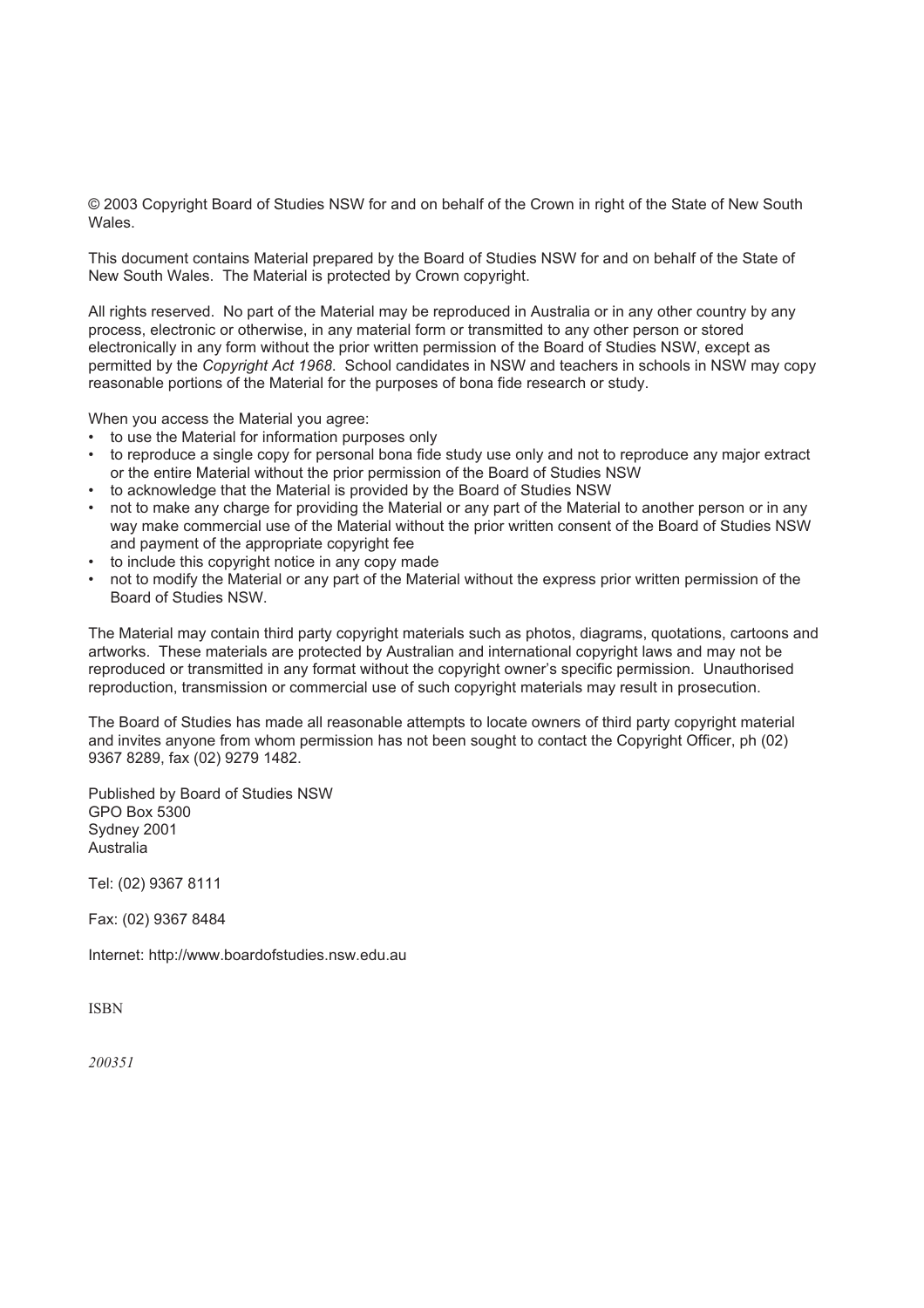# **Contents**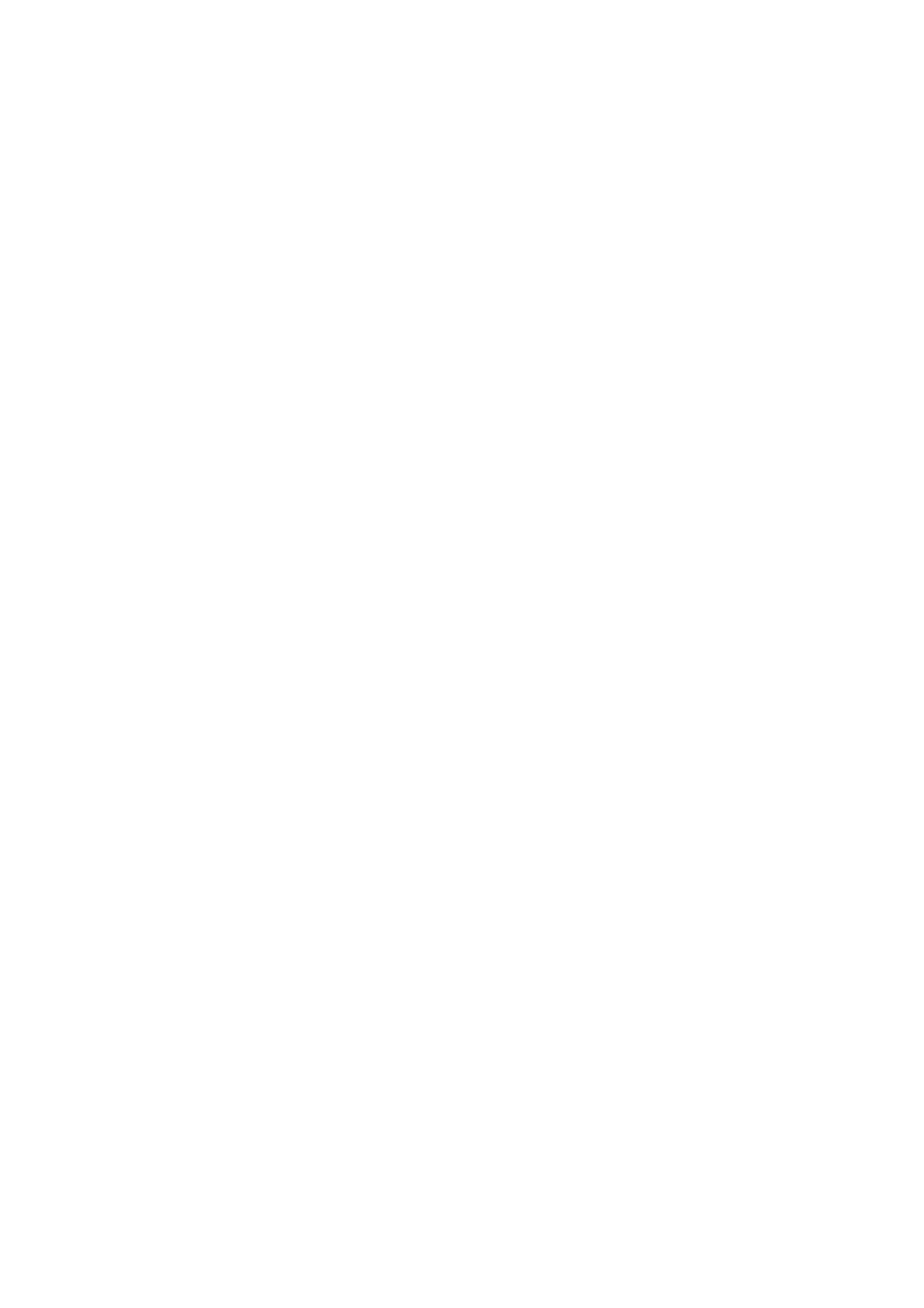# **2002 HSC NOTES FROM THE MARKING CENTRE STUDIES OF RELIGION I AND II**

#### Introduction

This document has been produced for the teachers and candidates of the Stage 6 courses in Studies of Religion. It provides comments with regard to responses to the 2002 Higher School Certificate Examination, indicating the quality of candidate responses and highlighting the relative strengths and weaknesses of the candidature in each section and each question.

It is essential for this document to be read in conjunction with the relevant syllabus, the 2002 Higher School Certificate Examination, the Marking Guidelines and other support documents which have been developed by the Board of Studies to assist in the teaching and learning of Studies of Religion.

#### General Comments

In 2002, 10 894 candidates presented for examinations in Studies of Religion, with 8961 candidates attempting the one unit paper and 1933 attempting the two unit paper. Teachers and candidates should be aware that examiners may ask questions that address the syllabus outcomes in a manner that requires candidates to respond by integrating their knowledge, understanding and skills developed through studying the course. This reflects the fact that the knowledge, understanding and skills developed through the study of discrete sections, should accumulate to a more comprehensive understanding than may be described in each section separately.

#### **Section I – Core**

#### Part A – Multiple Choice

| <b>Question</b> | Correct<br><b>Response</b> |
|-----------------|----------------------------|
|                 | B                          |
| $\overline{2}$  | $\mathcal{C}$              |
| 3               | B                          |
| 4               | A                          |
| 5               | A                          |
| 6               | $\mathcal{C}$              |
|                 | D                          |
| 8               | D                          |
| 9               | $\mathcal{C}$              |
| 10              | $\Delta$                   |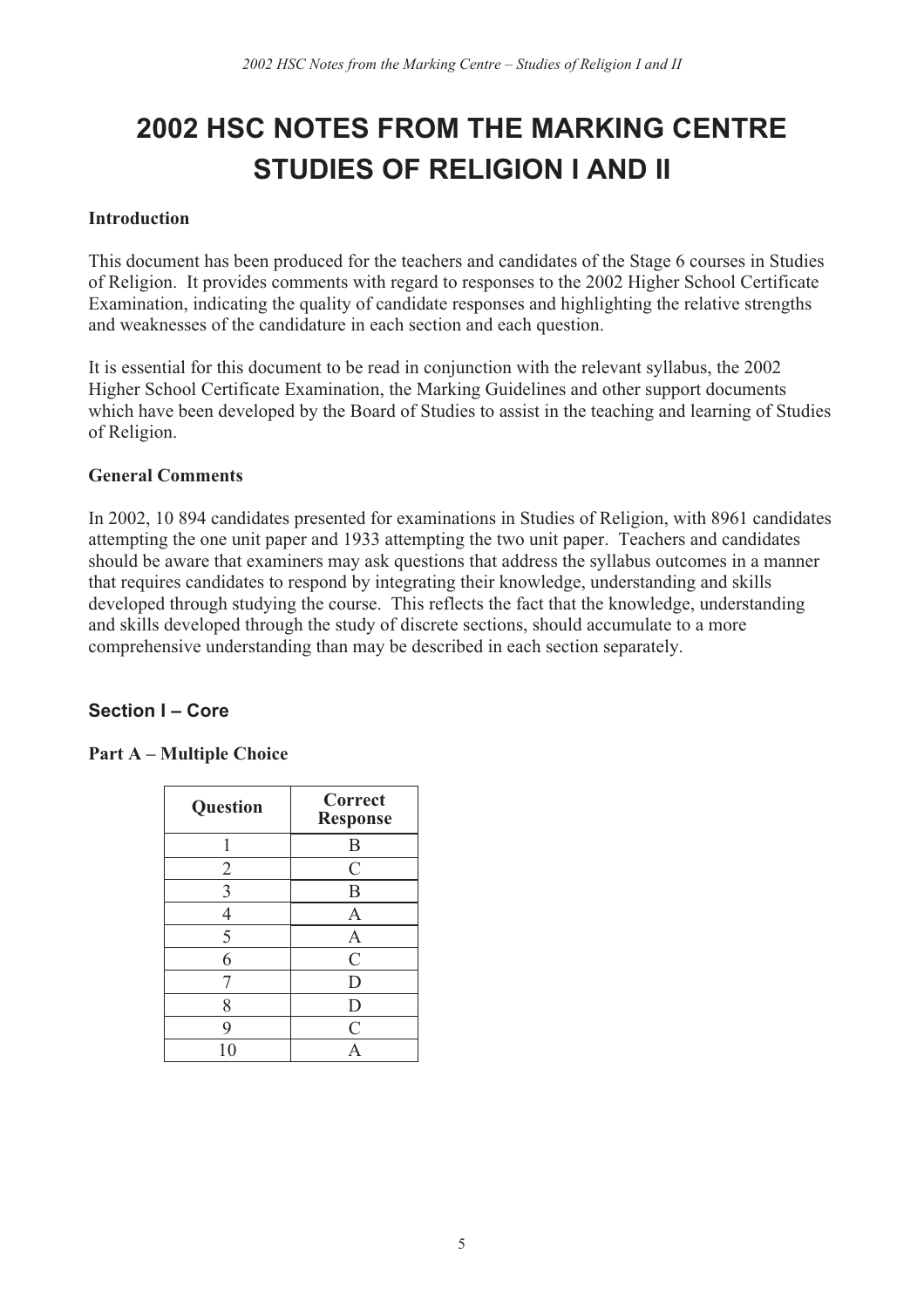#### Part B

#### General Comments

Overall, the candidates' responses indicated that the majority had a knowledge and understanding of religious concepts that is appropriate to HSC candidates. Candidates need to be aware that the answer space allocated is a guide to the length of the required response. Excessively lengthy responses will not gain them more marks. It will in fact endanger the quality of their other responses by reducing the time that can be devoted to them.

#### Specific Comments

#### Part B – Foundation Study 1

#### Question 11

(a) This question was clear in its direction to candidates, allowing for a delineation in the concise marking criteria. The responses to this question were generally excellent, with candidates displaying extensive knowledge and the ability to write sophisticated responses. Many candidates provided an excessive amount of information, greatly exceeding the space allocation.

The topic *Aboriginal Dreaming and Land Rights* appears to have been addressed very well, with candidates generally showing a high degree of competence.

(b) This question placed an emphasis on integration focusing on a specific Aboriginal belief. Most candidates answered the 'integration' aspect well, but failed to take notice of the 'belief' part of the question. Candidates were well versed in aspects of Aboriginal / Christian integration and applied their learning to this question. Many candidates wrote copious amounts on integration without the required 'belief' statement.

Candidates were able to cite specific and relevant examples in answering the question. The better responses came from candidates who discerned what the question was actually asking and focused on at least one specific Aboriginal belief. Poorer responses failed to demonstrate an understanding of the term 'integration'.

#### Part C – Foundation Study 2

#### Question 12

- (a) Overall the responses to this part of the question were good. The word 'diversity' presented problems to some candidates. Some candidates experienced difficulty with the concept of 'religious tradition'. Aboriginal spirituality was often incorrectly cited as a religious tradition.
- (b) It was intended that the word 'labour' be interpreted as 'work', rather than as a political party. Many respondents wrote about the labour movement prior to World War II, demonstrating that they were not familiar with the time frame.

Part (b) was generally not answered well.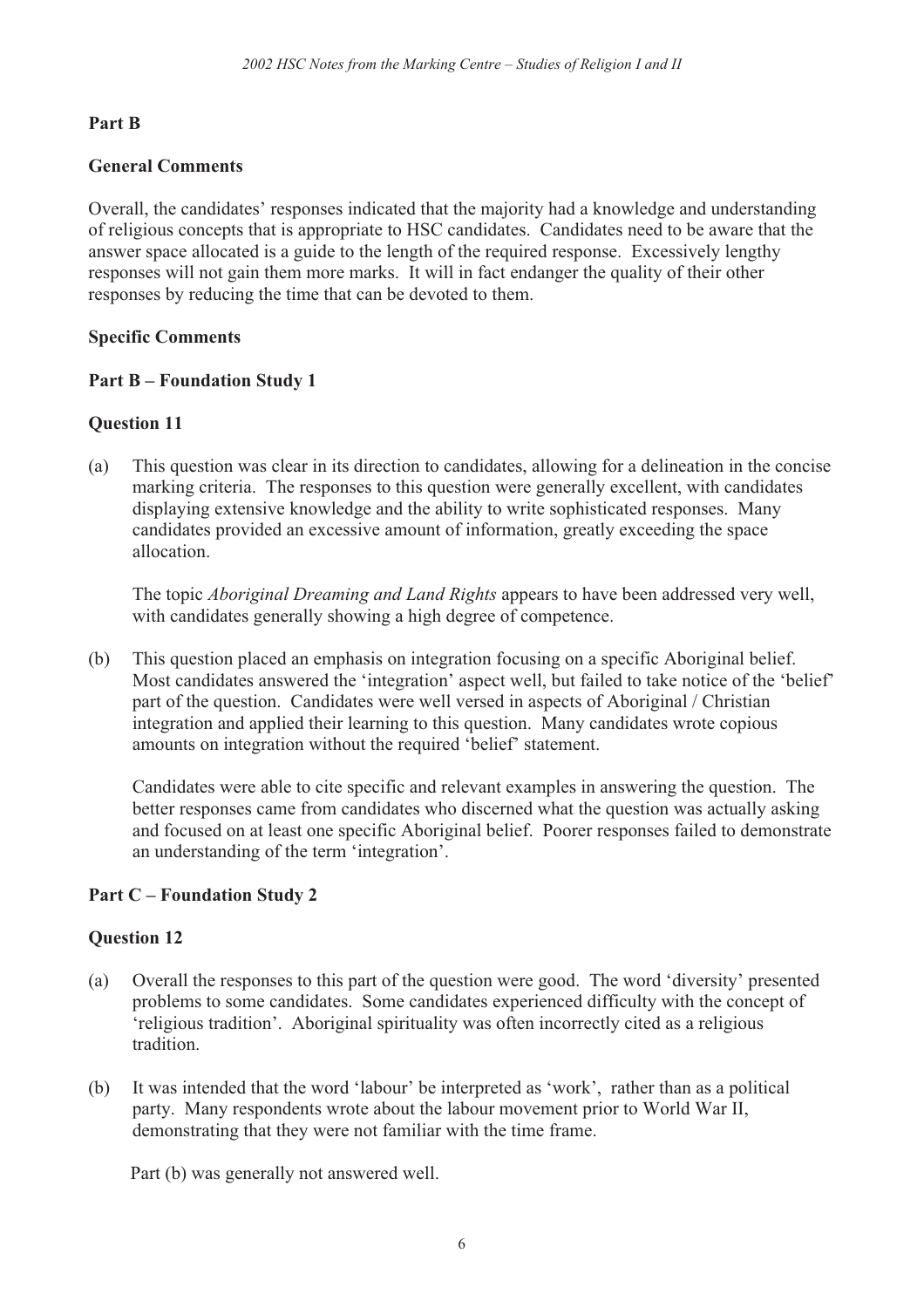(c) Overall the responses to this part of the question were pleasing. Candidates had a good understanding of the term 'inter-faith' and used current world issues as examples. Ecumenical movements came through very strongly, as did multiculturalism and plurality. The question asked for two things: analysis of two common elements and inter-faith dialogue and an action that promoted religious harmony. This was a higher order question. Some candidates found it difficult to demonstrate all the required dimensions in their answers.

Many candidates described two elements that promoted religious harmony without mentioning how it occurred. Most candidates had no difficulty naming two elements and examples of world issues from recent world events. The dignity of the human person came through strongly.

#### Part D – Foundation Study 3

Candidates were required to respond to questions addressing a stimulus article, and the nonreligious perspective of atheism. Candidates generally responded better to part (b) than part (a).

(a) Candidates were required to write a response to a stimulus article titled 'Shopping around to keep the faith'. The article included a cartoon, written text and statistical graphs. The question asked them to analyse the elements of the article in the presentation of issues facing Christian churches in Australia today.

One of the problems candidates faced was their ability to clearly understand the meaning of the term 'element'. Most could recognise media elements such as the headline, graphic, statistical data, reference to research, the use of a specialist reporter and persuasive language. Unfortunately, many respondents did not recognise any bias in the presentation of the article, failing to note the use of persuasive language and the manipulation of statistics. They could not discern that the concluding remark was unsubstantiated.

Most candidates could identify issues that were raised by the article, but the majority of candidates failed to make clear, effective links between the element and the issue. Most gave general responses and occasionally focused on issues not mentioned in the article, such as the growth in the number of Pentecostal groups and the secularisation of our society.

Some candidates wrote prepared answers with little or no reference to the article, often quoting census data. Others used terms that they obviously didn't understand.

Candidates continue to refer to 'us' or 'we' when speaking of Christianity. Some candidates also used the opportunity to sermonise without really engaging with the material in the article. These are pitfalls to be avoided.

(b) Candidates were asked to explain the difference between the non-religious perspective of atheism and a religious tradition in two nominated areas. Better responses outlined the basis of the beliefs about two of the issues described and detailed how the philosophy underpinning each response differed. Whilst the question closely indicated that candidates should address atheism, those who referred to other non-religious perspectives were not disadvantaged.

Candidates who could expand and support their responses with evidence from a sacred text of the religious tradition, or from significant philosophies or writings fared better than those who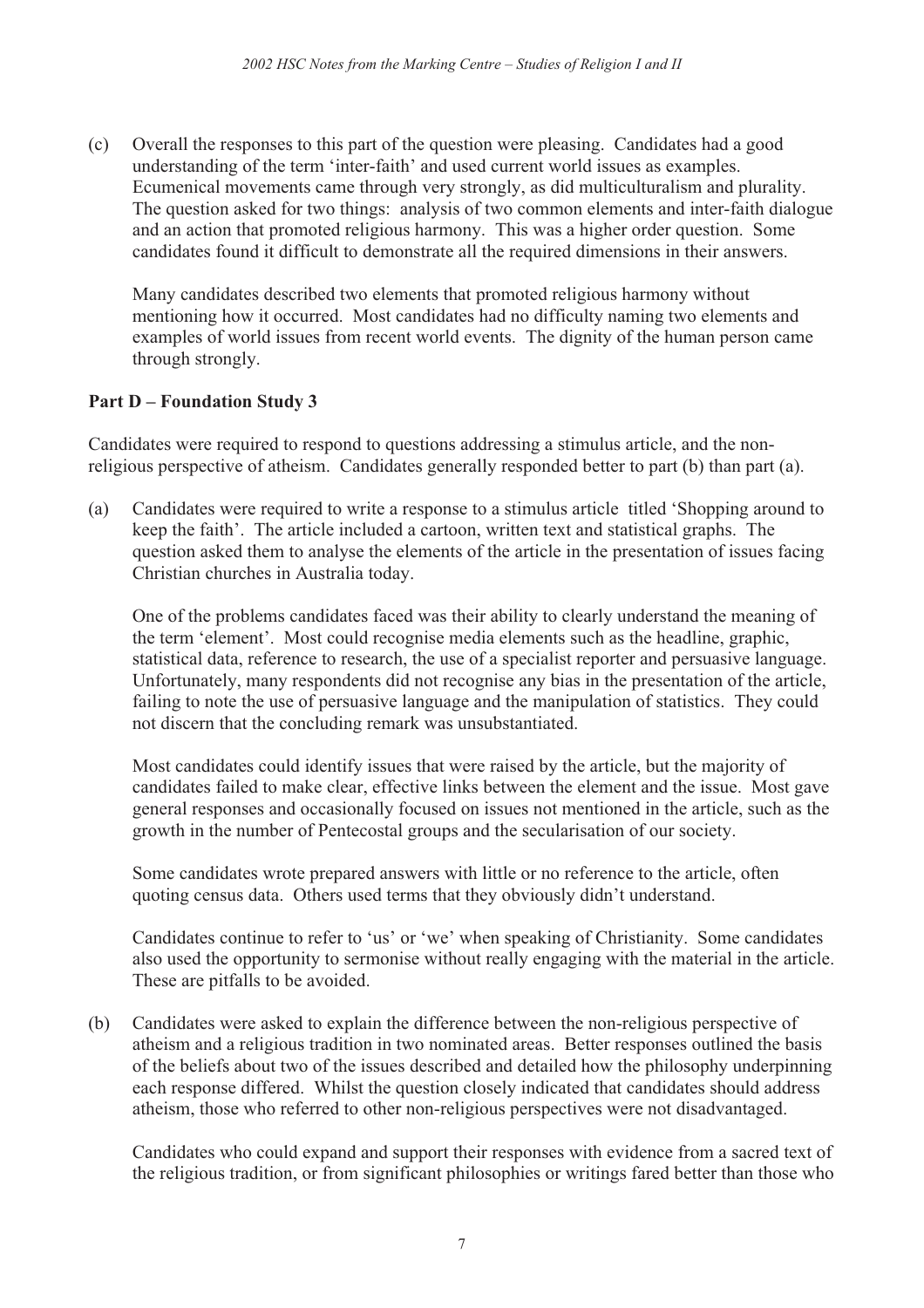made sweeping generalisations. Better responses also recognised a range of thinking within a tradition or non-religious perspective. Weaker responses tended to generalise, making few references to authorities such as the Bible. Others referred only to one denomination in their answer. Some candidates did not consider the space provided for their response, discussing the second area superficially.

# **Section II – Cross Religion Studies**

Candidates must familiarise themselves with the Board of Studies Glossary of Key Terms if they are to interpret questions appropriately.

## Question 13

This remains the most popular Cross Religion Study. The majority of candidates were able to competently describe religious rites in two traditions. Poorer answers focused on the category and failed to focus on one rite. It would appear that many candidates would benefit from planning their answers carefully before writing their responses. The length of a response should reflect the number of marks allocated to the question. There are still too many candidates writing very lengthy responses to parts that attract minimal marks.

- (a) Part (a) asked candidates to use a rite from one of three categories. Many respondents did not clearly identify the rite to which they referred.
- (b) Better responses to this part of this question integrated quality comparison throughout the response. The majority of candidates only made comments of comparison at the end of their response.

Candidates should keep in mind the specific focus of the question when writing a response. Many candidates discussed the symbolism or sacred writings in a general manner without any reference to a specific rite.

Teachers and candidates are reminded that the syllabus states that 'the rites chosen must be the same across each study'. Candidates should not attempt to compare marriage in one tradition with funerals in another tradition.

(c) The majority of answers described the rite in two traditions. The better responses looked at the effect of the rite in the everyday lives of the believers. Candidates should identify the rite and different category chosen, rather than leaving it up to the marker to work it out.

Better responses clearly evaluated how well the rite maintained the religious focus in the everyday life of the believer.

## Question 14

(a) The 'Ethics' question required candidates to focus on the sources and reasoning within ethical systems. Candidates had to identify sources, demonstrate how they were used in developing the ethical systems of religious traditions; and evaluate the guidance given to adherents by the systems of ethics in practical decision-making.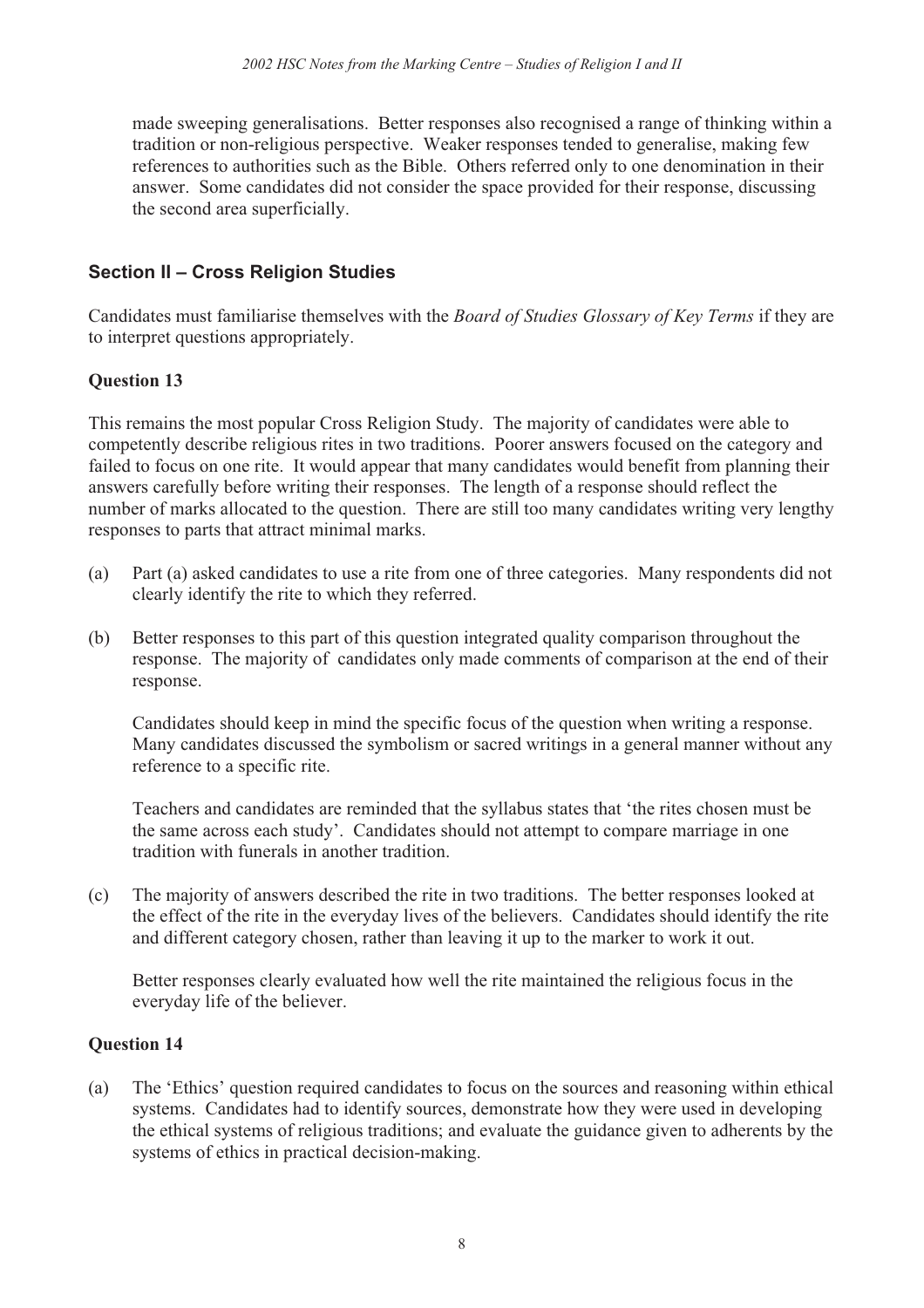A small number of candidates incorrectly presented Aboriginal Spirituality, animism, and Sikhism as religious traditions, whilst others presented specific variants as though they were the whole tradition.

There was a continuation of the tendency to deal with the 'ethical issues' in relation to specific examples rather than adopting a holistic approach. This was particularly noticeable in relation to 'bioethics' and 'sexual ethics'. Many candidates opted for the headline issues of abortion, euthanasia and stem cell research, rather than dealing in any depth with bioethics as the ethics of health care. Likewise in relation to sexual ethics, pre-martial sex and homosexuality dominated as examples.

(b) Most candidates were able to name sources and traditions but did not provide specific examples such as scriptural quotes. They tended to generalise by giving the Bible or the Qur'an as the example limiting their ability to show how it applied to a moral issue and hence the development of the ethical system.

The majority of candidates tended to describe/explain how each tradition used the sources rather than focus on similarities and differences as required by the question. A significant number of candidates were able to present each tradition's use of the source in a manner which implied comparison. Excellent responses integrated their description across both traditions and consistently compared and differentiated use of the source throughout their response.

(c) Once again candidates tended to describe rather than 'evaluate'. Middle range responses tended to be strong on one tradition and weaker on the other. They also tended to imply the value of ethical systems rather than evaluate.

Many candidates who selected 'bioethics' restricted their responses with a limited range of examples (usually abortion and euthanasia). Many responses made use of the issue of 'sexual ethics', which tended to be poorly handled with empirical/secular descriptions rather than evaluating the guidance provided by religious traditions to adherents.

Only a very few scripts dealt with the issues of 'the environment' and 'work ethics, business/professional ethics' despite the growing relevance of these issues.

Some very good responses were evaluative and perceptive, but lacked an appropriate depth of content on the issue selected.

The 'ethics' question was a challenging one in that it demanded that candidates move beyond recitation of content or knowledge, to the skilful application of knowledge and engagement with the analysis of ethical reasoning in religious traditions.

## Question 15

Familiarity with the syllabus or lack thereof, was evident in the quality of responses to this question. It was apparent that the majority of the candidates who attempted this question had been provided with specific information about the sacred texts from the different traditions. However, some candidates cited Aboriginal Spirituality as a tradition and others made reference to the texts rather than extracts. Unfortunately some candidates showed little understanding of texts such as the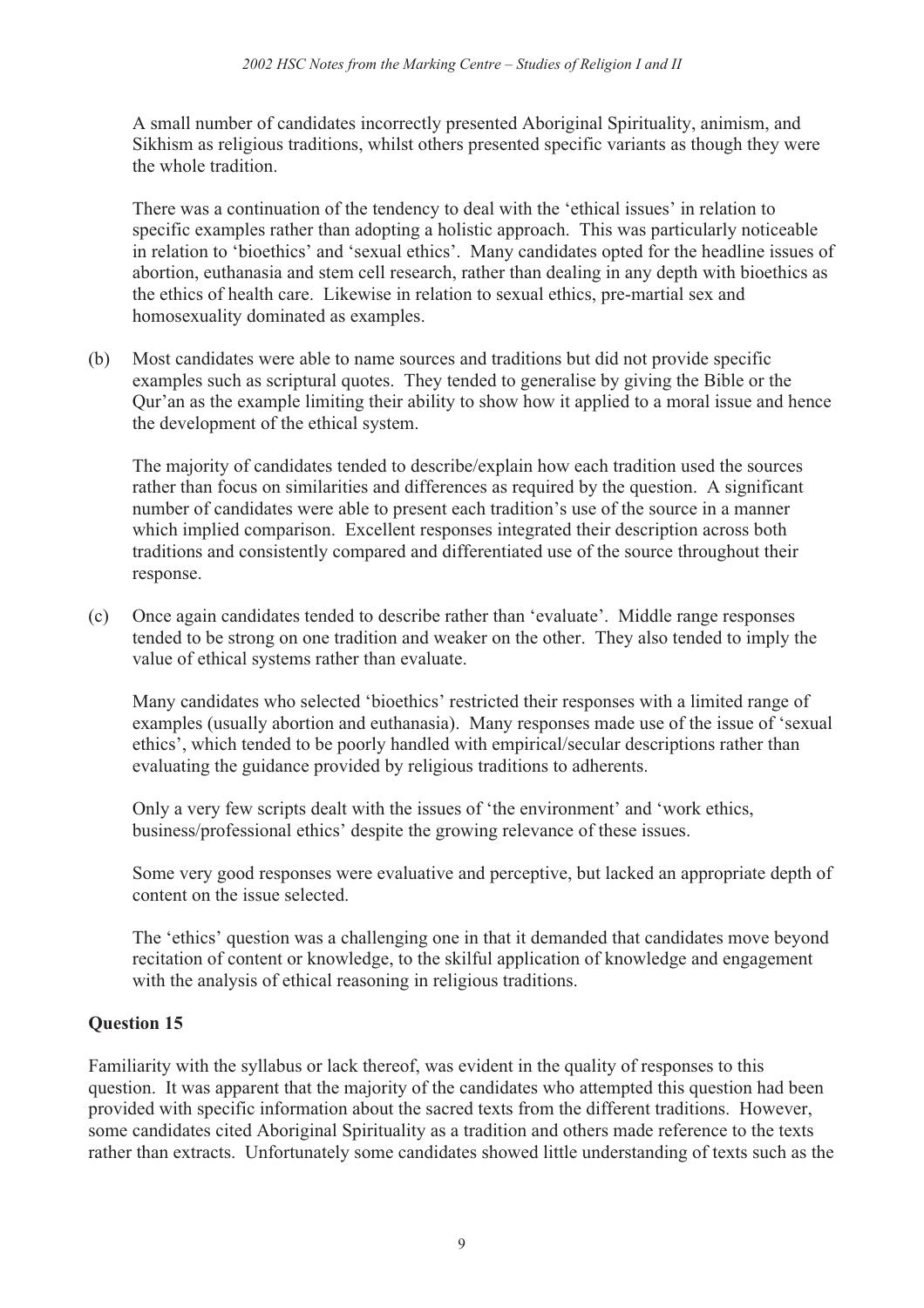Qur'an, taking parts out of context resulting in some implied (and sometimes explicit) negative and naïve comments.

- (a) There seemed to be some confusion about the term 'extract'. Whilst some candidates competently demonstrated the importance of a text of a tradition, the question specifically asked for extracts. The better answers named the tradition, quoted the extract and gave one or two examples outlining the importance of the tradition to believers.
- (b) Better answers gave a breadth of understanding of both the theme and specific examples from the texts. Many candidates responded to this part of the question with generic answers. References to the scriptures and specific examples were lacking. Whilst the themes were fairly broad, some responses were very simplistic. For example, 'love' was often interpreted as marriage whilst death was frequently limited to a discussion of death rites.
- (c) Many candidates could describe the guidance that was given to believers in the nominated areas and better responses supported this description with quotations. Many candidates also attempted to evaluate the guidance given but this area, like the teaching of skills of comparison, needs to be addressed at the school level. Better responses did not merely regurgitate ethics or rituals or gender roles and outline what the guidance was, but focused on and evaluated how the guidance was given.

## Question 16

- (a) This part was well answered by the majority of candidates who were able to both identify and explain the importance of one ordinary way of holiness. Better candidates responded in terms of importance rather than by describing the ordinary way of holiness.
- (b) Many candidates did not respond to this section in terms of the listed criteria, but instead compared the chosen way of holiness only. Some candidates used sacred scriptures as 'model and guides' rather than using 'justification from sacred writings'.
- (c) Most candidates attempted to evaluate in their answers to part (c). The most comprehensive answers gave direct evaluation, whilst the majority of candidates tended to imply evaluation of the guidance within their description of the chosen special way of holiness.

For both part (b) and (c) the best answers demonstrated integration by discussing the two traditions at once around the particular area with which they were responding. In particular in part (b), best comparisons occurred when candidates compared particular elements rather then describing each separately and then concluding with a brief comparative statement.

## Question 17

Teachers should note that the syllabus requires candidates to study:

EITHER the early foundation period OR a period of growth, division or crisis AND the contemporary period.

In both periods a PIVOTAL individual who is NOT the founder is to be studied or a school of thought. It should also be noted that the syllabus document while offering suggestions, is not prescriptive. It uses in each instance where examples are offered the words: 'for example'.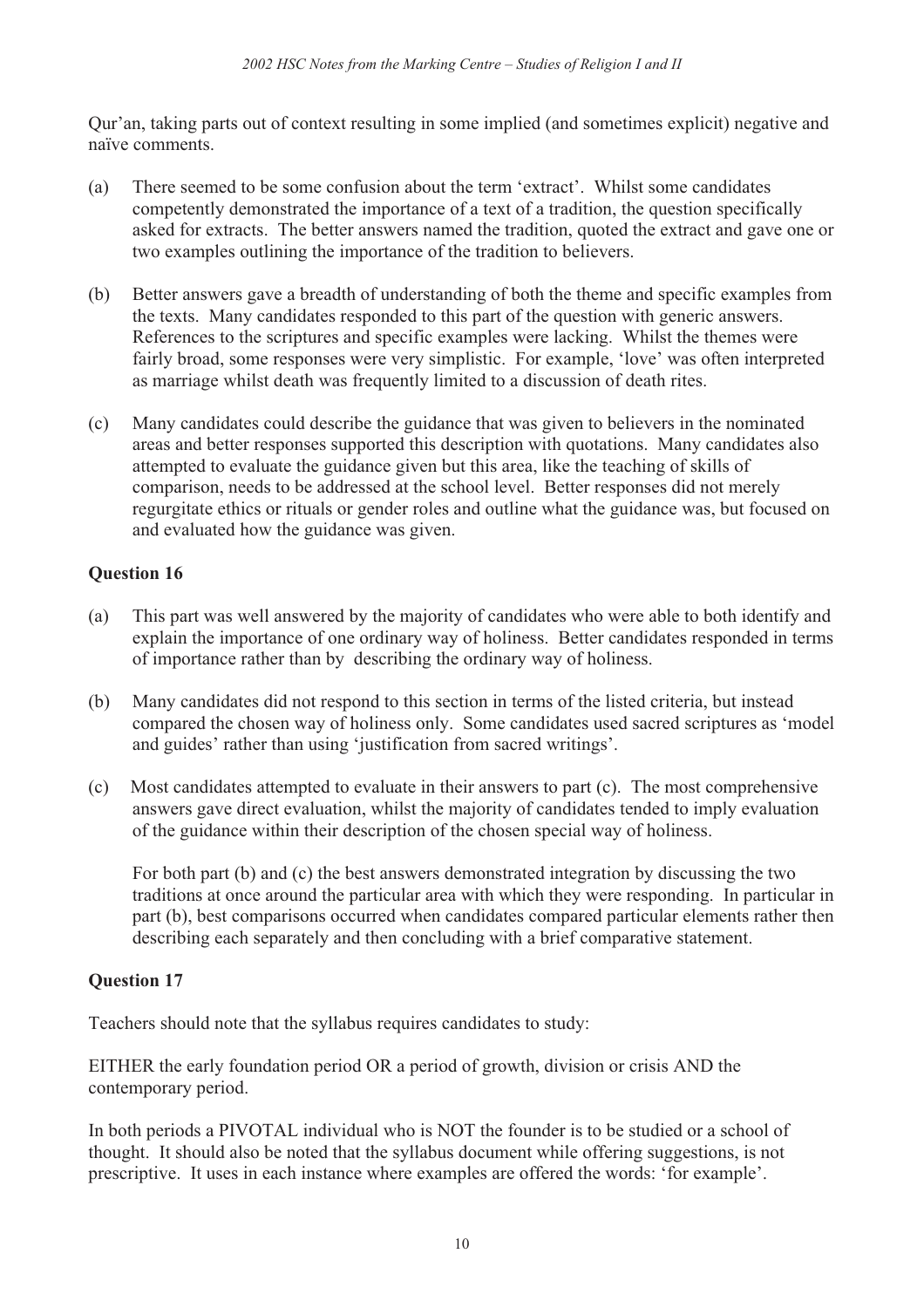(a) Most candidates responded well to this part of this question. Some candidates used a contemporary pivotal individual/school of thought as an example of a period of crisis or change such as Pope John XXIII or the Chasidim.

Some candidates incorrectly used the same pivotal individual or school of thought in parts (b) & (c).

- (b) Most responses were descriptive with no attempt to address the five syllabus dot points within the framework of the question.
- (c) This part was poorly answered. Evaluating the effect on the everyday lives of believers was mostly descriptive and did not achieve what was required by the question. Some examples used did not fit the criteria for a pivotal individual, for example Osama Bin Laden, or for a school of thought, St Benedict. Overall, the main focus of the question was ignored. Variants were very rarely used and in most cases when used, were poorly applied. It was evident that some candidates knew only two pivotal individuals or schools of thought, contrary to the syllabus expectation which asks for four pivotal individuals or schools of thought.

Several responses were political in nature rather than religious in their interpretation of the pivotal individual or school of thought, particularly in Hinduism and Islam. Avoiding political bias and discrimination is essential in the teaching and learning of this Cross Religion Study.

#### Question 18

- (a) In part (a) candidates were asked to demonstrate the importance of one significant woman in one Religious Tradition in either the founding or an intervening period. In order to demonstrate the importance of the chosen woman, candidates had to move beyond providing a description of the woman to demonstrating, by example, why she was important to the tradition. On the whole, candidates performed well in this part of the question.
- (b) Candidates were asked to compare the views of one significant woman in two religious traditions in relation to one of the following: models of divinity, gender roles, expressions of spirituality, language or the status within the tradition.

There is still some confusion about what these issues actually mean, in particular 'models of divinity' and the difference between 'gender roles' and 'status within the tradition'. Because the question followed the wording of the syllabus, candidates were asked to compare the specific views of two significant women, candidates and teachers would be well advised to choose women whose views are readily accessible. In most cases, but certainly not all, this will mean contemporary women. Candidates who chose women from the founding or intervening period were, on the whole, only able to describe how these women's lives might be construed as representing a challenge to the issue chosen. Whilst these candidates were not disadvantaged in the marking process, their responses did not demonstrate the same depth of understanding that those using a contemporary woman were able to demonstrate. In order to achieve high marks, candidates had to be quite explicit in their comparison.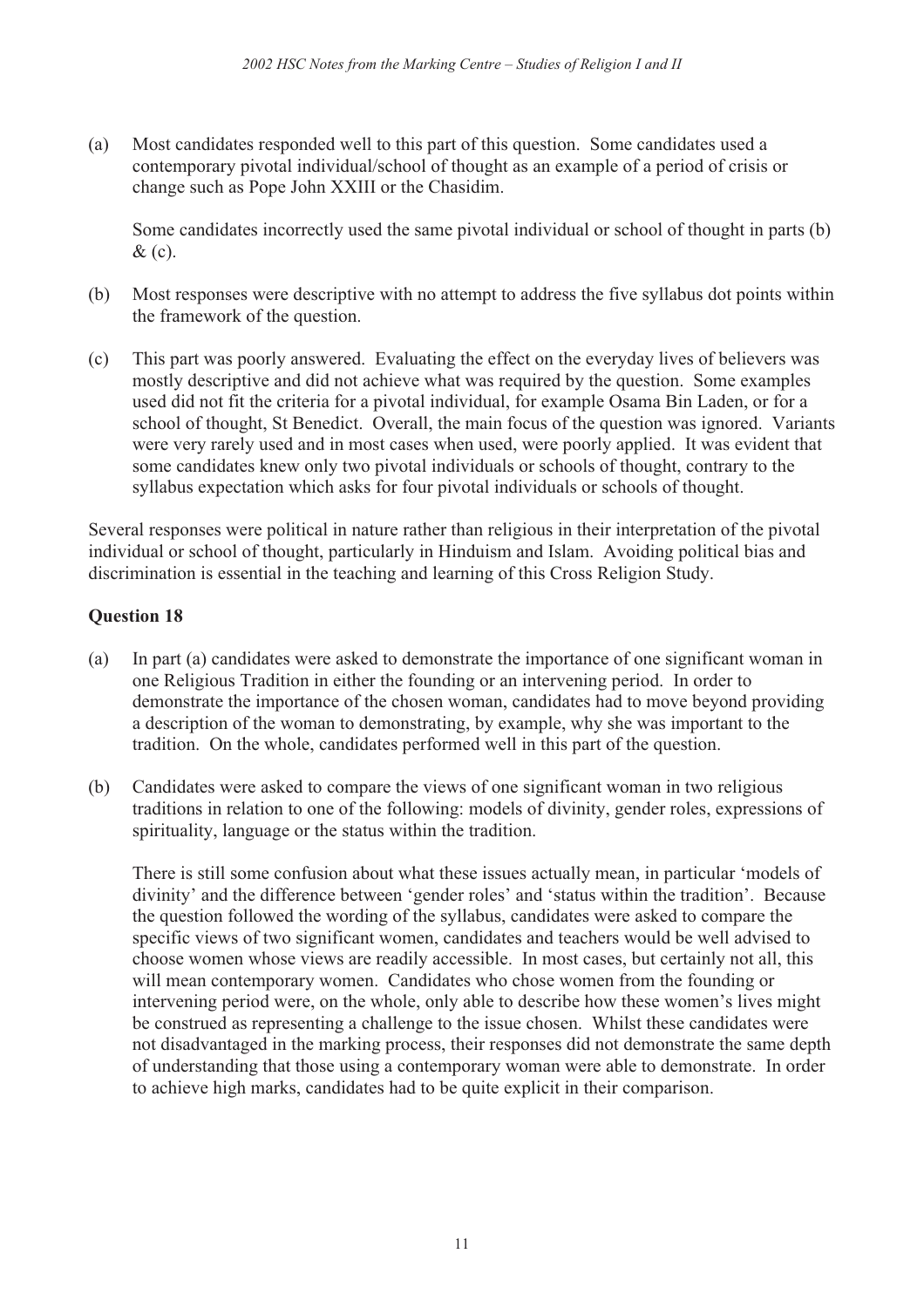(c) In part (c) candidates were asked to evaluate how the contribution of two significant contemporary women (for two Religious Traditions) affects the everyday lives of believers in one of the areas of social welfare, education, ethical decision-making, ecumenism, inter-faith dialogue. Better candidates were able to discuss the contribution of these women to one of the chosen areas and evaluate the effect on the everyday lives of believers. In doing this, candidates gave examples that demonstrated the value of the contribution. Some candidates argued, quite convincingly, that the effect was limited given that feminist theology is a relatively new movement.

The majority of candidates wrote of women in Christianity, Judaism and Islam. The most popular areas chosen were education and social welfare.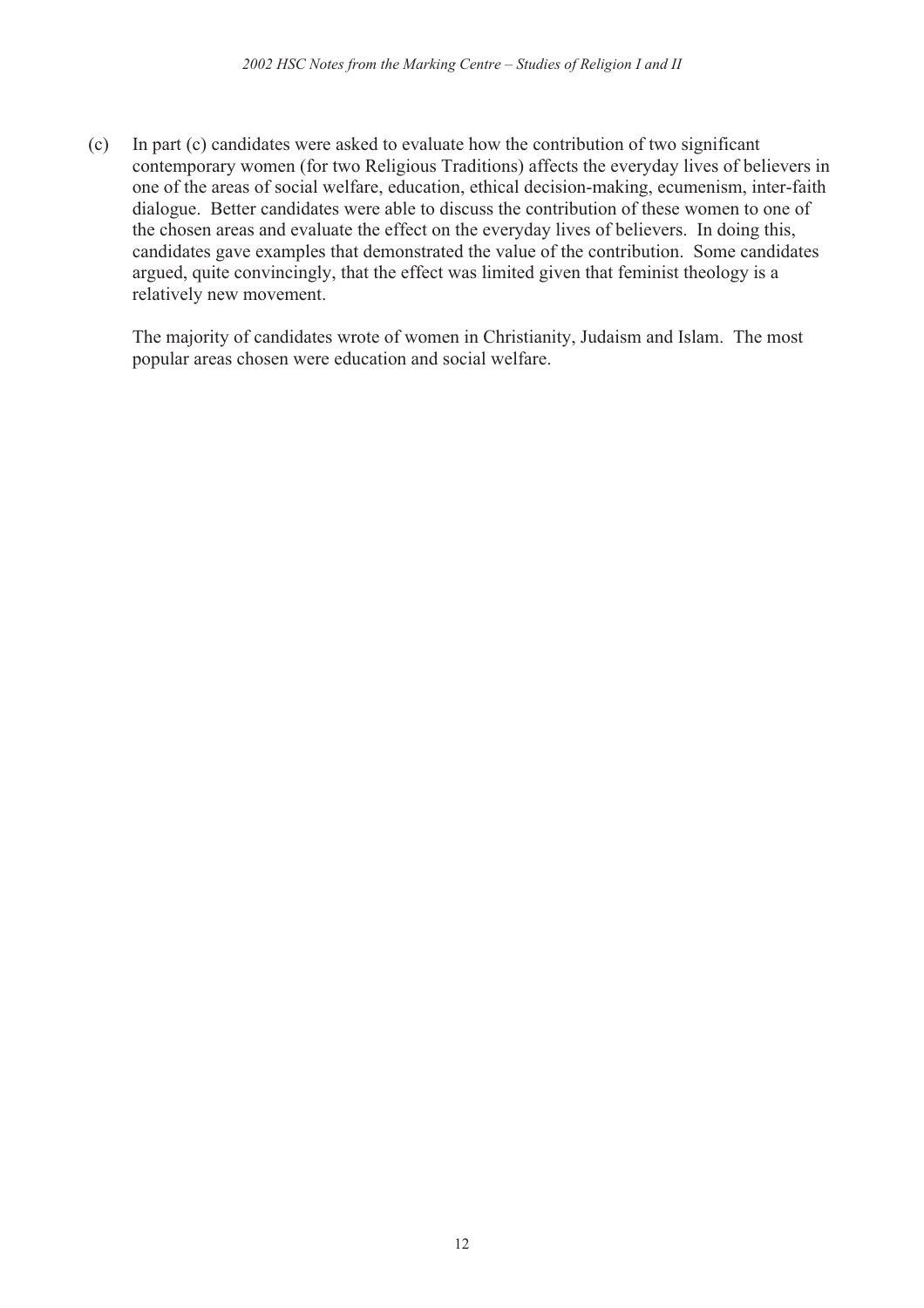# **Studies of Religion**

# 2002 HSC Examination Mapping Grid

| <b>Question</b>                           | <b>Marks</b>   | <b>Content</b>                                                                                                                                | <b>Syllabus outcomes</b>                                                            |
|-------------------------------------------|----------------|-----------------------------------------------------------------------------------------------------------------------------------------------|-------------------------------------------------------------------------------------|
| 1                                         | 1              | Aboriginal spirituality                                                                                                                       | H1, H2, H3, H4, H5                                                                  |
| $\overline{2}$                            | $\mathbf{1}$   | Formation of the Uniting Church                                                                                                               | H <sub>1</sub> , H <sub>2</sub> , H <sub>3</sub> , H <sub>4</sub> , H <sub>5</sub>  |
| 3                                         | $\mathbf{1}$   | Ministry in rural and outback Australia                                                                                                       | H1, H2, H3, H4, H5                                                                  |
| $\overline{4}$                            | $\mathbf{1}$   | Land rights movement                                                                                                                          | H <sub>1</sub> , H <sub>2</sub> , H <sub>3</sub> , H <sub>4</sub> , H <sub>5</sub>  |
| 5                                         | 1              | Religious diversity, pentecostalism                                                                                                           | H <sub>1</sub> , H <sub>2</sub> , H <sub>3</sub> , H <sub>4</sub> , H <sub>5</sub>  |
| 6                                         | $\mathbf{1}$   | Role of religious traditions in conscription, wars                                                                                            | H <sub>1</sub> , H <sub>2</sub> , H <sub>3</sub> , H <sub>4</sub> , H <sub>5</sub>  |
| 7                                         | 1              | Aboriginal spirituality and its inextricable<br>connection with the land                                                                      | H <sub>1</sub> , H <sub>2</sub> , H <sub>3</sub> , H <sub>4</sub> , H <sub>5</sub>  |
| 8                                         | $\mathbf{1}$   | Religious plurality, new age religion                                                                                                         | H <sub>1</sub> , H <sub>2</sub> , H <sub>3</sub> , H <sub>4</sub> , H <sub>5</sub>  |
| 9                                         | 1              | Historical misconceptions about Aboriginal belief<br>systems                                                                                  | H <sub>1</sub> , H <sub>2</sub> , H <sub>3</sub> , H <sub>4</sub> , H <sub>5</sub>  |
| 10                                        | $\mathbf{1}$   | Development of religious plurality                                                                                                            | H1, H2, H3, H4, H5                                                                  |
| 11(a)                                     | $\overline{4}$ | The Land Rights Movement                                                                                                                      | H <sub>3</sub> , H <sub>4</sub>                                                     |
| 11(b)                                     | 6              | Integration of Aboriginal beliefs and Christianity<br>Impact of missions and European colonisation<br>Misconceptions about Aboriginal beliefs | H <sub>3</sub> , H <sub>4</sub> , H <sub>7</sub> , H <sub>9</sub> , H <sub>12</sub> |
| 12(a)                                     | $\overline{2}$ | Increasing religious diversity in religious adherence<br>since 1901                                                                           | H1, H5                                                                              |
| 12(b)                                     | 3              | Role of religious traditions in the labour movement                                                                                           | H1, H2, H7                                                                          |
| 12(c)                                     | 5              | Religious harmony and inter-faith dialogue<br>Common elements within and between religions                                                    | H1, H5, H7, H12                                                                     |
| D(a)<br>Studies of<br>Religion II<br>only | 5              | Print media treatments of religious issues,<br>promoting understanding                                                                        | H1, H10, H12                                                                        |
| D(b)<br>Studies of<br>Religion II<br>only | 5              | Atheism compared with one religious tradition, on<br>origin of universe, life after death, human persons,<br>wealth                           | H <sub>1</sub> , H <sub>5</sub> , H <sub>12</sub>                                   |
| 13(a)                                     | $\overline{4}$ | Nature role and significance of religious rites                                                                                               | H8, H9                                                                              |
| 13(b)                                     | 6              | Compare rites from two traditions in relation to<br>celebrants, sacred writings, symbolism, social<br>structure, human experience             | H <sub>6</sub> , H <sub>8</sub> , H <sub>12</sub>                                   |
| 13(c)                                     | 10             | Impact of rites in the everyday lives of believers                                                                                            | H6, H8, H9, H12                                                                     |
| 14(a)                                     | 4              | Nature, role and significance of ethics                                                                                                       | H8, H9                                                                              |
| 14(b)                                     | 6              | Use of texts, beliefs, experience, authority or<br>conscience in forming ethical teachings                                                    | H <sub>6</sub> , H <sub>8</sub> , H <sub>12</sub>                                   |
| 14(c)                                     | 10             | Ethical guidance for everyday life about one of:<br>violence, war, bioethics, environment,<br>work/professions, sex, marriage and divorce     | H6, H8, H9, H12                                                                     |
| 15(a)                                     | $\overline{4}$ | Nature, role and significance of sacred writings and<br>stories                                                                               | H8, H9                                                                              |
| 15(b)                                     | 6              | Interpretation of one: of death, evil, fidelity, love,<br>suffering in writings of two traditions                                             | H <sub>6</sub> , H <sub>8</sub> , H <sub>12</sub>                                   |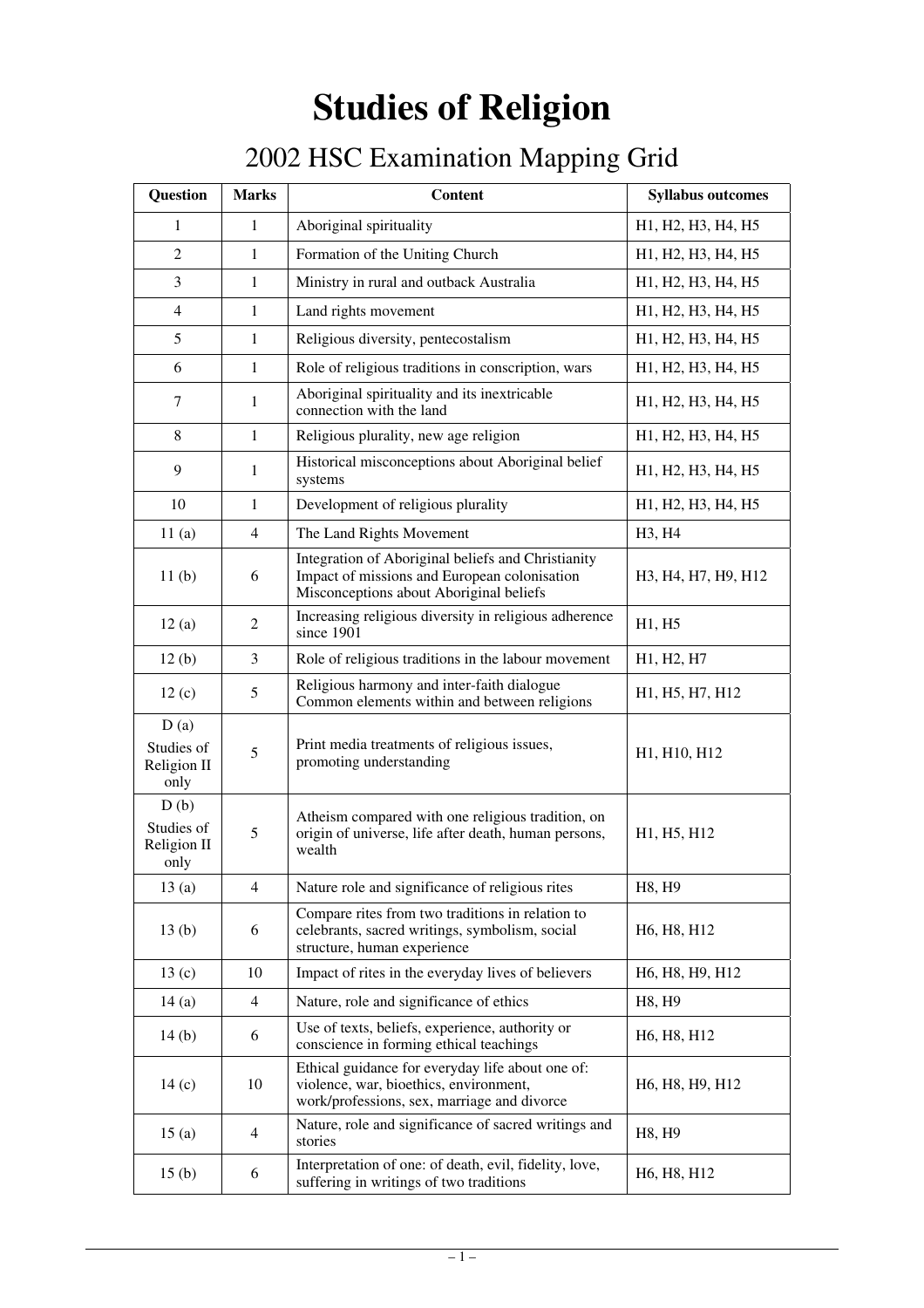| Question          | <b>Marks</b>   | <b>Content</b>                                                                                                                                                     | <b>Syllabus outcomes</b>                                           |
|-------------------|----------------|--------------------------------------------------------------------------------------------------------------------------------------------------------------------|--------------------------------------------------------------------|
| 15 <sub>(c)</sub> | 10             | Guidance from sacred writings for ritual, ethical<br>source, spiritual life, gender roles                                                                          | H6, H8, H9, H12                                                    |
| 16(a)             | $\overline{4}$ | Nature, role and significance of an ordinary way of<br>holiness                                                                                                    | H8, H9                                                             |
| 16 <sub>(b)</sub> | 6              | Significance of an ordinary or special way of<br>holiness in light of models, apartness, sacred<br>writings or other authorities                                   | H6, H8, H12                                                        |
| 16 <sub>(c)</sub> | 10             | Guidance for everyday lives from special ways of<br>holiness                                                                                                       | H6, H8, H9, H12                                                    |
| 17(a)             | $\overline{4}$ | Nature, role and significance of a pivotal individual<br>or school of though (foundation, or growth)                                                               | H8, H9                                                             |
| 17 <sub>(b)</sub> | 6              | Comparison for pivotal individuals/schools of<br>thought from the same period on challenges,<br>change, reaction by the tradition, social changes,<br>impact today | H6, H8, H12                                                        |
| 17 <sub>(c)</sub> | 10             | Impact of contemporary pivotal individual (school<br>of thought) on everyday lives of believers                                                                    | H6, H8, H9, H12                                                    |
| 18(a)             | $\overline{4}$ | Role and importance of women in founding/or<br>intervening period                                                                                                  | H8, H9                                                             |
| 18 <sub>(b)</sub> | 6              | Women's ideas (in the same period) on models of<br>divinity, gender roles, spirituality, language status                                                           | H6, H8, H12                                                        |
| 18 <sub>(c)</sub> | 10             | Contribution of contemporary women in everyday<br>lives regarding social welfare, education, ethical<br>decisions, ecumenism, inter-faith dialogue                 | H <sub>6</sub> , H <sub>8</sub> , H <sub>9</sub> , H <sub>12</sub> |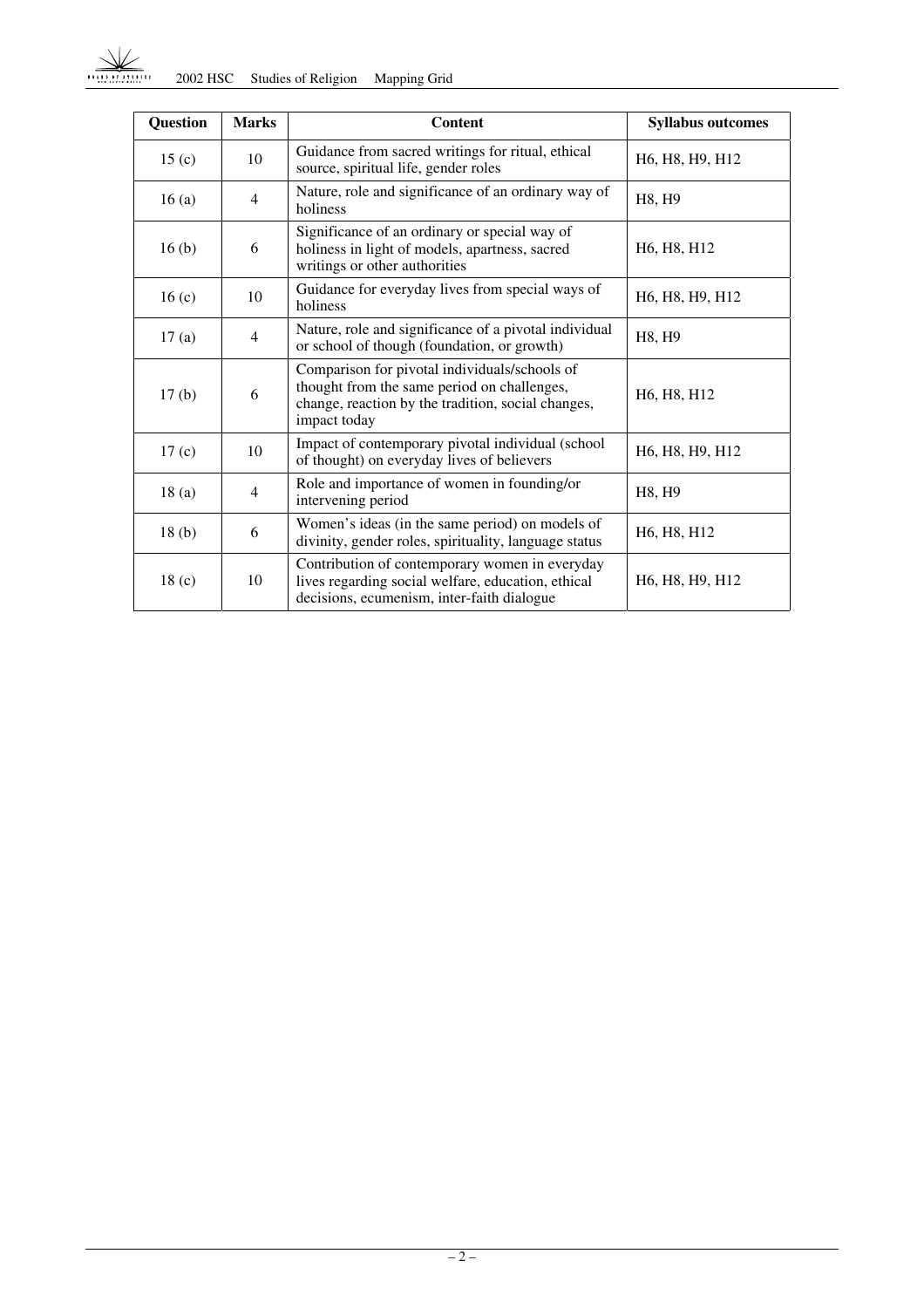

# **2002 HSC Studies of Religion Marking Guidelines**

# **Section I Part B — Foundation Study 1**

# **Question 11 (a)**

*Outcomes assessed: H3, H4*

| Criteria                                                                      | <b>Marks</b>                |  |
|-------------------------------------------------------------------------------|-----------------------------|--|
| Accurate description of at least TWO beliefs about the land                   | 4                           |  |
| Accurate linking of these beliefs with political action for legal recognition |                             |  |
| General description of at least TWO beliefs about the land                    | 3                           |  |
| General linking of these beliefs with political action for legal recognition  |                             |  |
| • Limited description of belief about the land                                | $\mathcal{D}_{\mathcal{A}}$ |  |
| • Limited linking of this belief with political action OR legal recognition   |                             |  |
| Simple description of belief about the land                                   |                             |  |
| <b>AND/OR</b>                                                                 |                             |  |
| Simple description of aspects of the land rights movement                     |                             |  |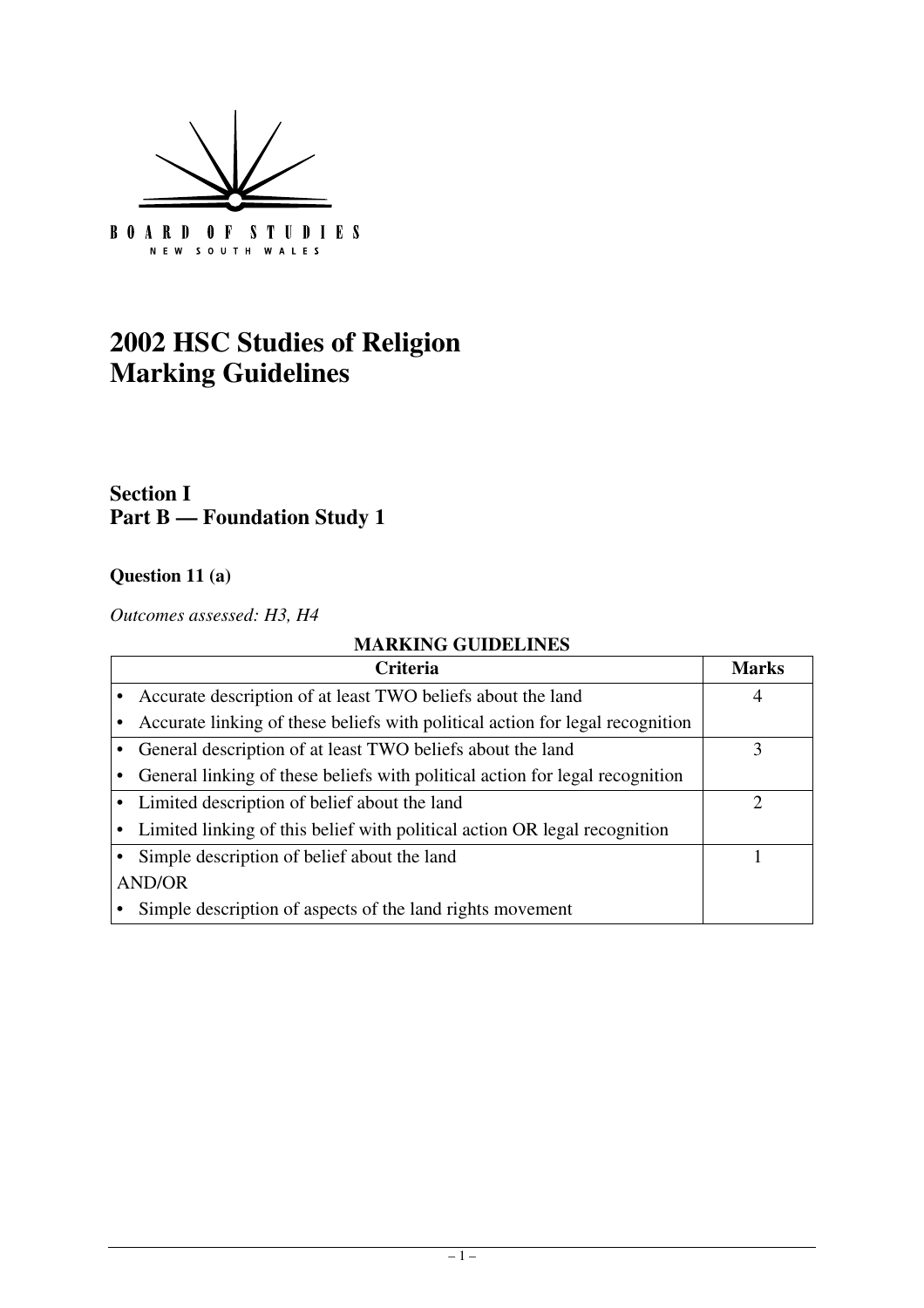

# **Question 11 (b)**

*Outcomes assessed: H3, H4, H7, H9, H12*

| <b>Criteria</b>                                                                                                                                         | <b>Marks</b> |
|---------------------------------------------------------------------------------------------------------------------------------------------------------|--------------|
| Demonstrates an understanding of the integration of Aboriginal<br>Spirituality with Christianity. One or more Aboriginal beliefs named and<br>described | $5-6$        |
| Shows some understanding of the integration of Aboriginal Spirituality<br>with Christianity. May mention a belief                                       | $4 - 3$      |
| Shows some basic understanding of the integration of Aboriginal<br>Spirituality with Christianity                                                       | $1 - 2$      |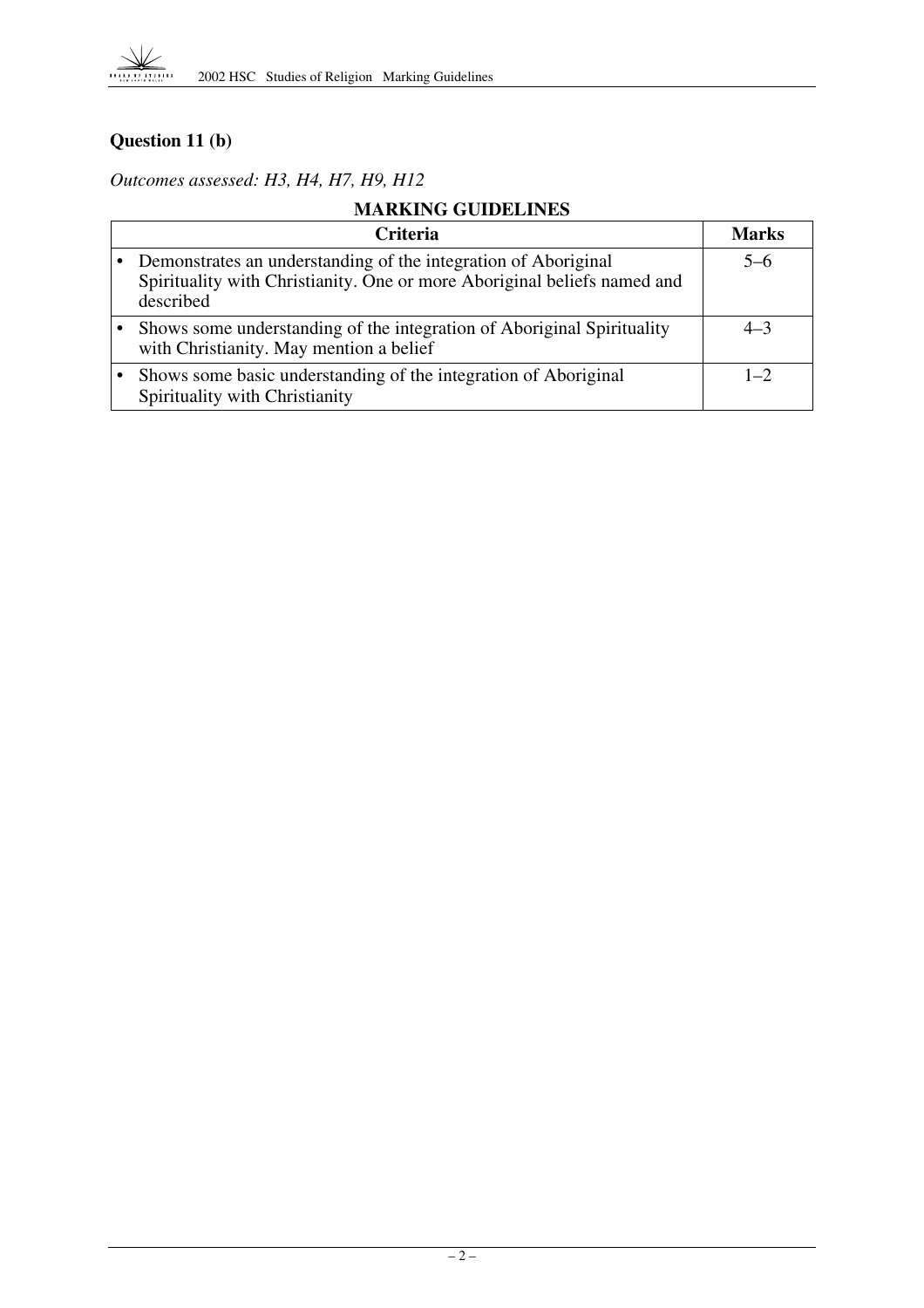# **Section I Part C — Foundation Study 2**

# **Question 12 (a)**

*Outcomes assessed: H1, H5*

#### **MARKING GUIDELINES**

| Criteria                        | <b>Marks</b> |
|---------------------------------|--------------|
| States two religious traditions |              |
| States one religious tradition  |              |

# **Question 12 (b)**

*Outcomes assessed: H1, H2, H7*

| Criteria                                                                                                                                                                                                                                                                                                            | Marks |
|---------------------------------------------------------------------------------------------------------------------------------------------------------------------------------------------------------------------------------------------------------------------------------------------------------------------|-------|
| Clearly describes one or more of the following items:<br>- Church's support of the working classes, Church encouragement of<br>social mobility and of its members to join Unions, Church's anti-<br>communist stance, Church wishing to be more involved and influential<br>in the wider social fabric              | 3     |
| Generally describes one or more of the following items:<br>- Church's support of the working classes, Church encouragement of<br>social mobility and of its members to join Unions, Church's anti-<br>communist stance, Church wishing to be more involved and influential<br>in the wider social fabric            | 2     |
| Gives a limited description of one or more of the following items:<br>- Church's support of the working classes, Church encouragement of<br>social mobility and of its members to join Unions, Church's anti-<br>communist stance, Church wishing to be more involved and influential<br>in the wider social fabric |       |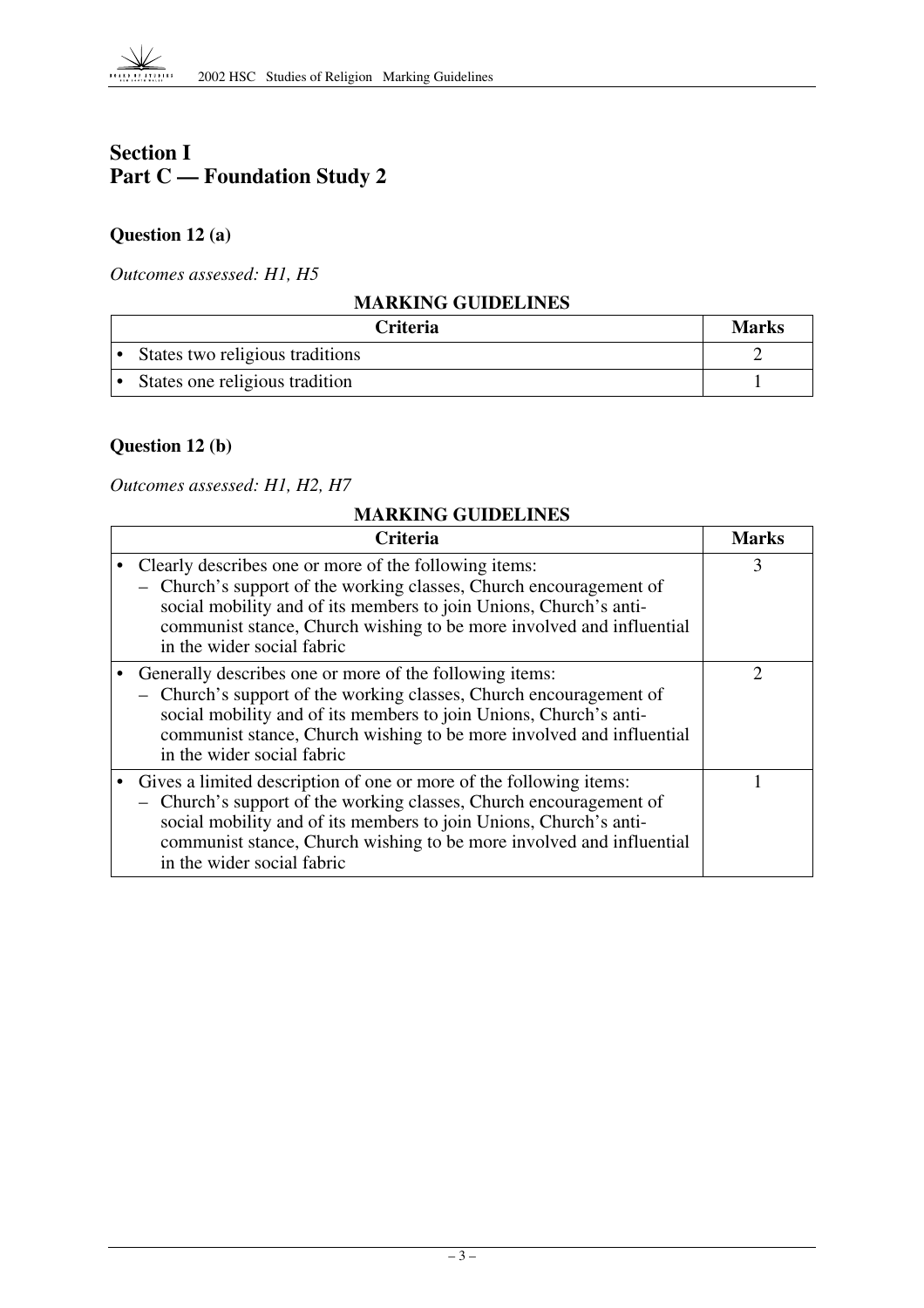

# **Question 12 (c)**

*Outcomes assessed: H1, H5, H7, H12*

| Criteria                                                                                       | <b>Marks</b> |
|------------------------------------------------------------------------------------------------|--------------|
| Accurately analyses two or more common elements                                                | $4 - 5$      |
| Clearly proposes the criteria for those elements which contribute to<br>dialogue and harmony   |              |
| Accurately describes one or more common elements                                               | $2 - 3$      |
| Generally proposes the criteria for those elements which contribute to<br>dialogue and harmony |              |
| Describes one or more common elements                                                          |              |
| Simply proposes the criteria for those elements which contribute to<br>dialogue and harmony    |              |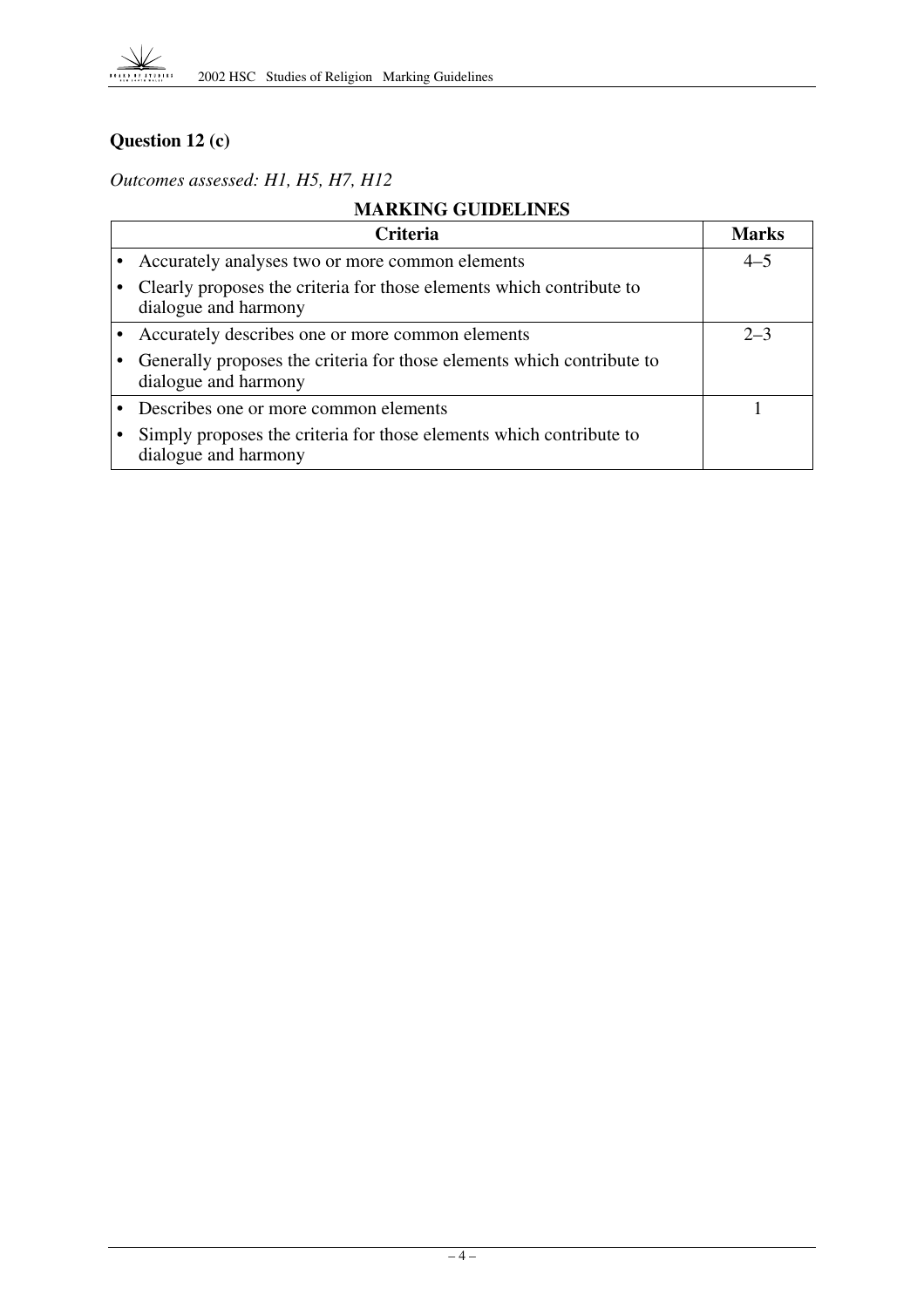# **Studies of Religion II**

# **Section I Part D — Foundation Study 3**

# **Question (a)**

#### *Outcomes assessed: H1, H10, H12*

### **MARKING GUIDELINES**

| <b>Criteria</b>                                                                                               | <b>Marks</b> |
|---------------------------------------------------------------------------------------------------------------|--------------|
| Identifies three or more elements used in the article                                                         | $4 - 5$      |
| Clearly shows how each element contributes to the presentation of issues<br>facing Christian Churches today   |              |
| Identifies two or more elements used in the article                                                           | $2 - 3$      |
| Generally shows how each element contributes to the presentation of<br>issues facing Christian Churches today |              |
| Identifies one element used in the article                                                                    |              |
| Simply shows how each element contributes to the presentation of issues<br>facing Christian Churches today    |              |

# **Question (b)**

*Outcomes assessed: H1, H5, H12*

| <b>Criteria</b>                                                                                                                        | <b>Marks</b> |
|----------------------------------------------------------------------------------------------------------------------------------------|--------------|
| Provides a clear and accurate explanation of the difference between a non-<br>religious perspective and the religious tradition chosen | $4 - 5$      |
| Refers to two of the categories from the list                                                                                          |              |
| Provides a general explanation of the difference between a non-religious<br>perspective and the religious tradition chosen             | $2 - 3$      |
| Refers to two of the categories from the list                                                                                          |              |
| Attempts a general explanation of the difference between a non-religious<br>perspective and the religious tradition chosen             |              |
| Refers to one of the categories from the list                                                                                          |              |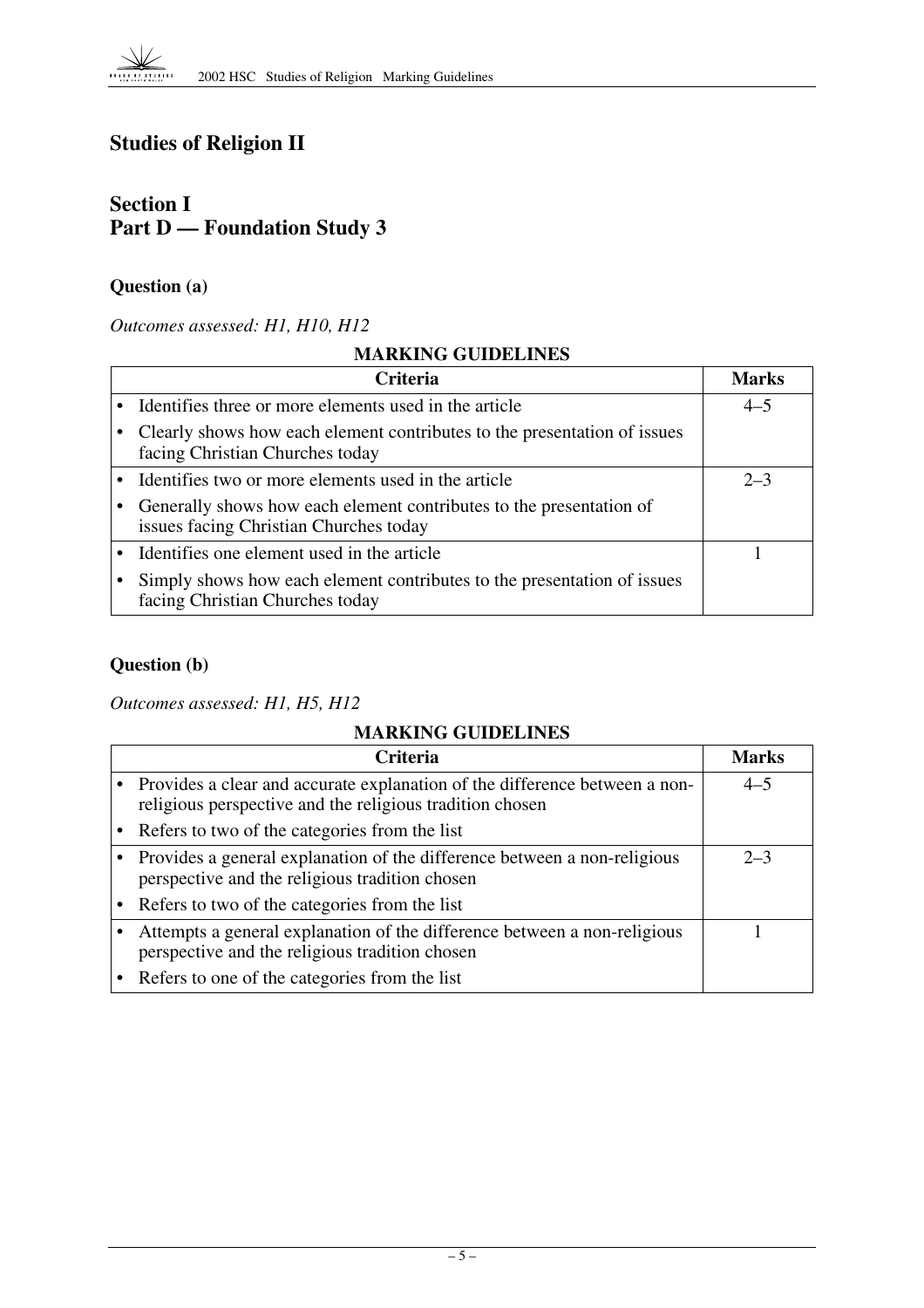# **Section II — Cross Religion Studies**

# **Question 13 (a)**

*Outcomes assessed: H8, H9*

| <b>MARKING GUIDELINES</b> |                                                                                                                 |              |
|---------------------------|-----------------------------------------------------------------------------------------------------------------|--------------|
|                           | <b>Criteria</b>                                                                                                 | <b>Marks</b> |
|                           | • Names the rites in the correct religious tradition                                                            | $3 - 4$      |
|                           | • Clearly demonstrates through example and/or explanation of the<br>importance of the rite within the tradition |              |
|                           | • Names the rites in the correct religious tradition                                                            | $1 - 2$      |
|                           | • Demonstrates the importance of the rite within the tradition                                                  |              |

# **Question 13 (b)**

*Outcomes assessed: H6, H8, H12*

| <b>Criteria</b>                                                                                        | Marks   |
|--------------------------------------------------------------------------------------------------------|---------|
| • Uses a rite from the same category as part (a)                                                       | $5-6$   |
| Clearly compares the rite in the two traditions in relation to one category<br>chosen from the list    |         |
| • Uses a rite from the same category as part (a)                                                       |         |
| Generally compares the rite in the two traditions in relation to one.<br>category chosen from the list |         |
| Uses a rite                                                                                            | $1 - 2$ |
| Describes the rite in at least one tradition in relation to one category<br>chosen from the list       |         |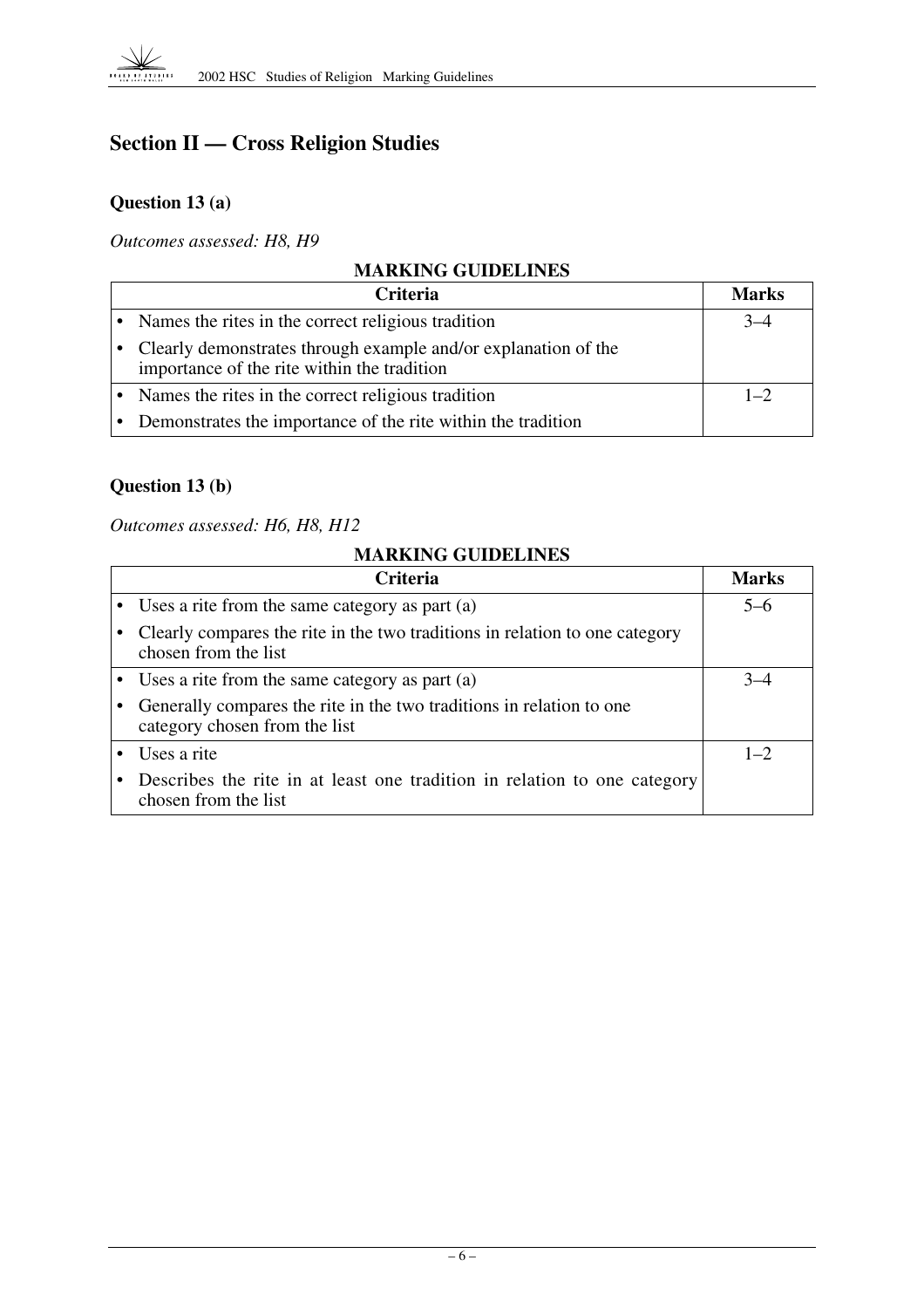# **Question 13 (c)**

*Outcomes assessed: H6, H8, H9, H12*

| <b>MARKING GUIDELINES</b>                                                                                                                    |              |  |
|----------------------------------------------------------------------------------------------------------------------------------------------|--------------|--|
| <b>Criteria</b>                                                                                                                              | <b>Marks</b> |  |
| Different category chosen to part (a) and (b)<br>$\bullet$                                                                                   | $9 - 10$     |  |
| Refers to two religious traditions<br>$\bullet$                                                                                              |              |  |
| Shows a comprehensive understanding of the rite<br>$\bullet$                                                                                 |              |  |
| Determines the value of the rite as an effective means of maintaining the<br>religious focus in the everyday lives of believers              |              |  |
| Includes variants where appropriate<br>$\bullet$                                                                                             |              |  |
| Different category chosen to part (a) and (b)<br>$\bullet$                                                                                   | $7 - 8$      |  |
| Refers to two religious traditions<br>$\bullet$                                                                                              |              |  |
| Shows an accurate understanding of the rite<br>٠                                                                                             |              |  |
| Determines the value of the rite as an effective means of influencing the<br>$\bullet$<br>religious focus in the everyday lives of believers |              |  |
| Includes variants for both where appropriate<br>$\bullet$                                                                                    |              |  |
| Different rite chosen to part (a) and (b)<br>$\bullet$                                                                                       | $5 - 6$      |  |
| Refers to two religious traditions<br>$\bullet$                                                                                              |              |  |
| Shows a basic understanding of the rite                                                                                                      |              |  |
| Determines the value of the rite as a means of influencing the religious<br>focus in the everyday lives of believers                         |              |  |
| May include variants where appropriate<br>$\bullet$                                                                                          |              |  |
| Different rite chosen to part (a) and (b)<br>$\bullet$                                                                                       | $3 - 4$      |  |
| Refers to two religious traditions                                                                                                           |              |  |
| Shows a limited understanding of the rite and its use in the everyday lives<br>$\bullet$<br>of believers                                     |              |  |
| Any rite chosen                                                                                                                              | $1 - 2$      |  |
| Refers to at least one religious tradition                                                                                                   |              |  |
| Simple description of how the rite can affect the everyday life of believers                                                                 |              |  |

# **Question 14 (a)**

*Outcomes assessed: H8, H9*

| <b>Criteria</b>                                                                                                         | <b>Marks</b> |
|-------------------------------------------------------------------------------------------------------------------------|--------------|
| Names one source in the correct religious tradition                                                                     |              |
| Clearly indicates the significance of that source for developing the ethical<br>system by using examples or explanation |              |
| Names one source in the correct religious tradition                                                                     | $1 - 2$      |
| Indicates the significance of that source for developing the ethical system                                             |              |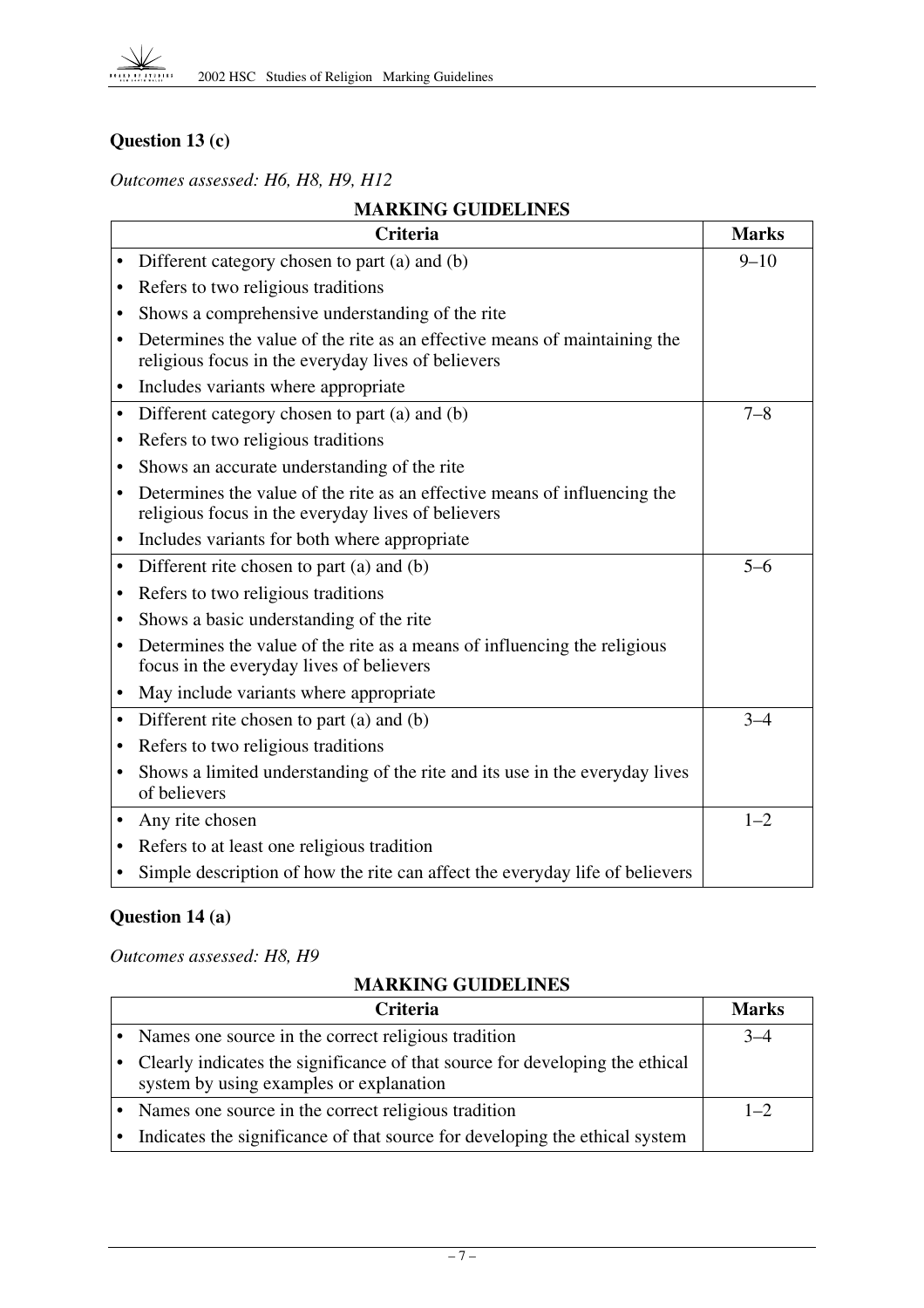# **Question 14 (b)**

*Outcomes assessed: H6, H8, H12*

# **MARKING GUIDELINES**

| <b>Criteria</b>                                                                    | <b>Marks</b> |
|------------------------------------------------------------------------------------|--------------|
| Uses two religious traditions                                                      | $5-6$        |
| Clearly compares how the two traditions use the chosen area in forming<br>ethics   |              |
| Uses two religious traditions                                                      | $3-4$        |
| Generally compares how the two traditions use the chosen area in forming<br>ethics |              |
| Uses one or two religious traditions                                               | $1 - 2$      |
| Describes how the two traditions use the chosen area in forming ethics             |              |

# **Question 14 (c)**

#### *Outcomes assessed: H6, H8, H9, H12*

|   | <b>Criteria</b>                                                                                                                                | <b>Marks</b> |
|---|------------------------------------------------------------------------------------------------------------------------------------------------|--------------|
|   | Chooses one of the areas specified                                                                                                             | $9 - 10$     |
|   | Refers to two religious traditions                                                                                                             |              |
|   | Shows a comprehensive evaluation of how the ethical systems give<br>guidance to believers in making decisions that affect their everyday lives |              |
| ٠ | Includes variants where appropriate                                                                                                            |              |
|   | Chooses one of the areas specified                                                                                                             | $7 - 8$      |
|   | Refers to two religious traditions                                                                                                             |              |
|   | Shows an accurate evaluation of how the ethical systems give guidance to<br>believers in making decisions that affect their everyday lives     |              |
|   | Includes variants where appropriate                                                                                                            |              |
|   | Chooses one of the areas specified                                                                                                             | $5 - 6$      |
|   | Refers to two religious traditions                                                                                                             |              |
|   | Determines the value of how the ethical systems give guidance to<br>believers in making decisions that affect their everyday lives             |              |
|   | Includes variants where appropriate                                                                                                            |              |
| ٠ | Chooses one of the areas specified                                                                                                             | $3 - 4$      |
| ٠ | Refers to at least one religious tradition                                                                                                     |              |
|   | Shows a limited understanding of how the ethical systems give guidance<br>to believers in making decisions that affect their everyday lives    |              |
|   | Chooses one of the areas specified                                                                                                             | $1 - 2$      |
|   | Simple description how the ethical systems give guidance to believers in<br>making decisions that affect their everyday lives                  |              |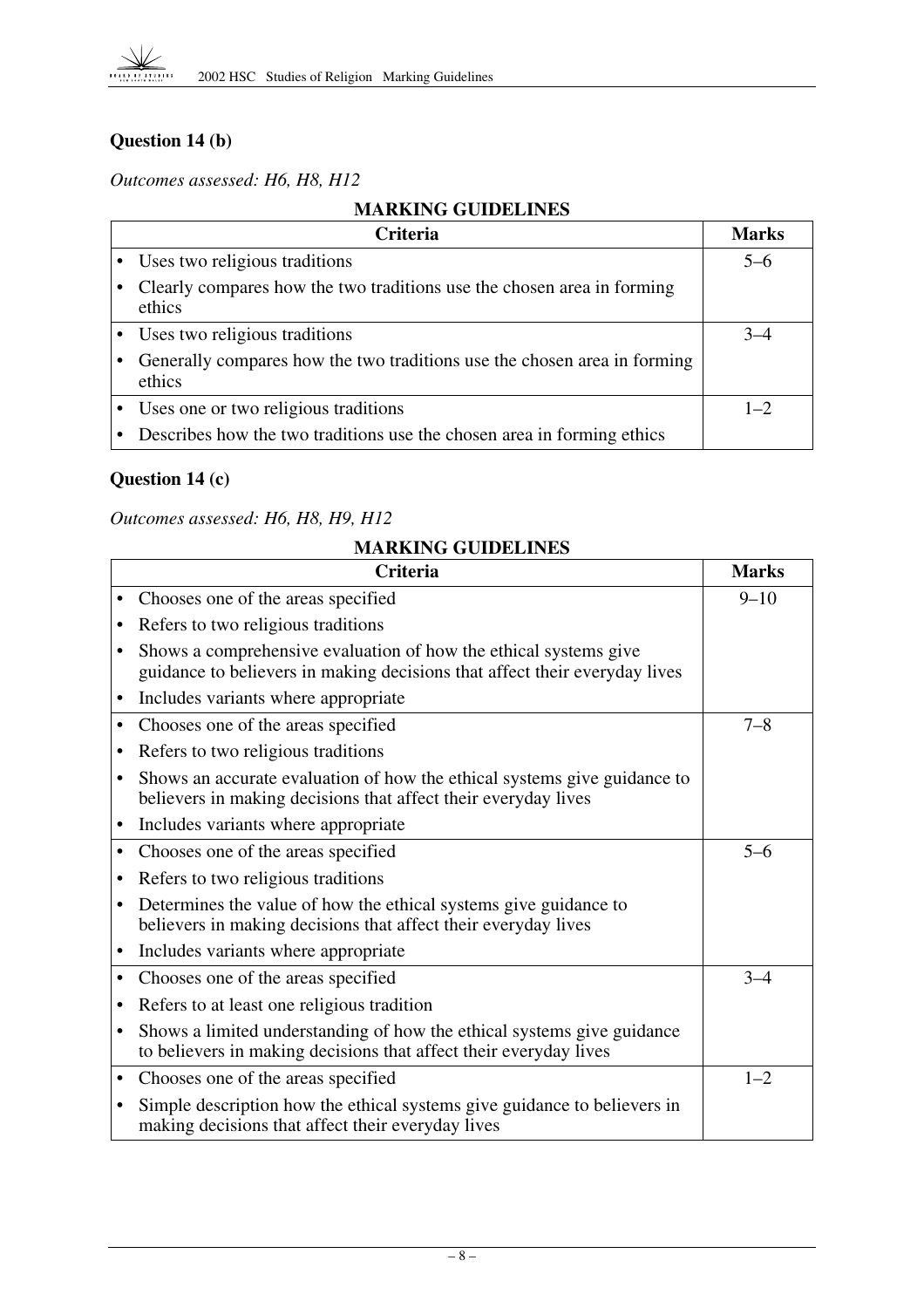

# **Question 15 (a)**

*Outcomes assessed: H8, H9*

# **MARKING GUIDELINES**

| <b>Criteria</b>                                                                                                        | <b>Marks</b> |
|------------------------------------------------------------------------------------------------------------------------|--------------|
| • Names one extract in the correct religious tradition                                                                 | $3 - 4$      |
| Clearly indicates the significance of that sacred writing within the tradition<br>by using examples and or explanation |              |
| Names one extract in the correct religious tradition                                                                   | $1 - 2$      |
| Simply indicates the significance of that sacred writing within the tradition                                          |              |

# **Question 15 (b)**

*Outcomes assessed: H6, H8, H12*

| <b>Criteria</b>                                                                                                   | <b>Marks</b> |
|-------------------------------------------------------------------------------------------------------------------|--------------|
| Uses two religious traditions                                                                                     | $5-6$        |
| Clearly compares how one of the specified themes is interpreted through<br>the sacred writing of each tradition   |              |
| Uses two religious traditions                                                                                     |              |
| Generally compares how one of the specified themes is interpreted<br>through the sacred writing of each tradition |              |
| Uses one or two religious traditions                                                                              | $1 - 2$      |
| Describes how one of the specified themes is interpreted through the<br>sacred writing of each tradition          |              |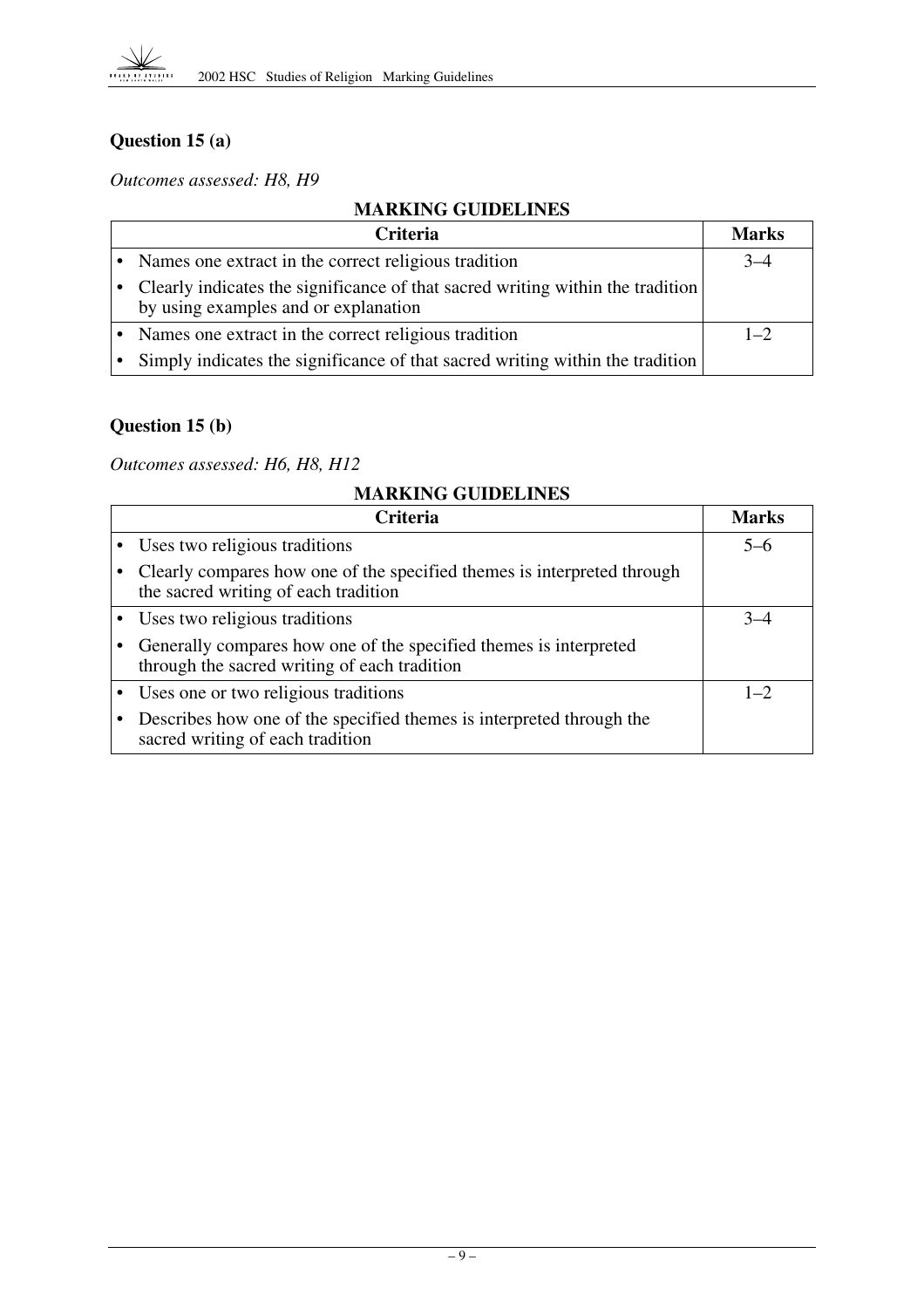# **Question 15 (c)**

*Outcomes assessed: H6, H8, H9, H12*

| <b>MARKING GUIDELINES</b>                                                                                             |              |  |
|-----------------------------------------------------------------------------------------------------------------------|--------------|--|
| <b>Criteria</b>                                                                                                       | <b>Marks</b> |  |
| Chooses one of the areas specified                                                                                    | $9 - 10$     |  |
| Refers to two religious traditions<br>$\bullet$                                                                       |              |  |
| Shows a comprehensive evaluation of how sacred writings give guidance<br>$\bullet$<br>to believers in the chosen area |              |  |
| Includes variants where appropriate<br>$\bullet$                                                                      |              |  |
| Chooses one of the areas specified<br>$\bullet$                                                                       | $7 - 8$      |  |
| Refers to two religious traditions<br>$\bullet$                                                                       |              |  |
| Shows an accurate evaluation of how sacred writings give guidance to<br>$\bullet$<br>believers in the chosen area     |              |  |
| Includes variants where appropriate<br>$\bullet$                                                                      |              |  |
| Chooses one of the areas specified<br>$\bullet$                                                                       | $5 - 6$      |  |
| Refers to two religious traditions<br>$\bullet$                                                                       |              |  |
| Determines the value of how sacred writings give guidance to believers in<br>the chosen area                          |              |  |
| Includes variants where appropriate                                                                                   |              |  |
| Chooses one of the areas specified<br>$\bullet$                                                                       | $3 - 4$      |  |
| Refers to at least one religious tradition<br>$\bullet$                                                               |              |  |
| Shows a limited understanding of how sacred writings give guidance to<br>$\bullet$<br>believers in the chosen area    |              |  |
| Chooses one of the areas specified<br>$\bullet$                                                                       | $1 - 2$      |  |
| Simple description of how sacred writings give guidance to believers in<br>the chosen area                            |              |  |

# **Question 16 (a)**

*Outcomes assessed: H8, H9*

| <b>Criteria</b>                                                                                                         | Marks   |
|-------------------------------------------------------------------------------------------------------------------------|---------|
| • Names one ordinary way of holiness in the correct religious tradition                                                 | $3 - 4$ |
| Clearly indicates the importance of that ordinary way of holiness within<br>the tradition by using examples/explanation |         |
| • Names one ordinary way of holiness in the correct religious tradition                                                 | $1 - 2$ |
| Indicates the importance of that ordinary way of holiness within the<br>tradition                                       |         |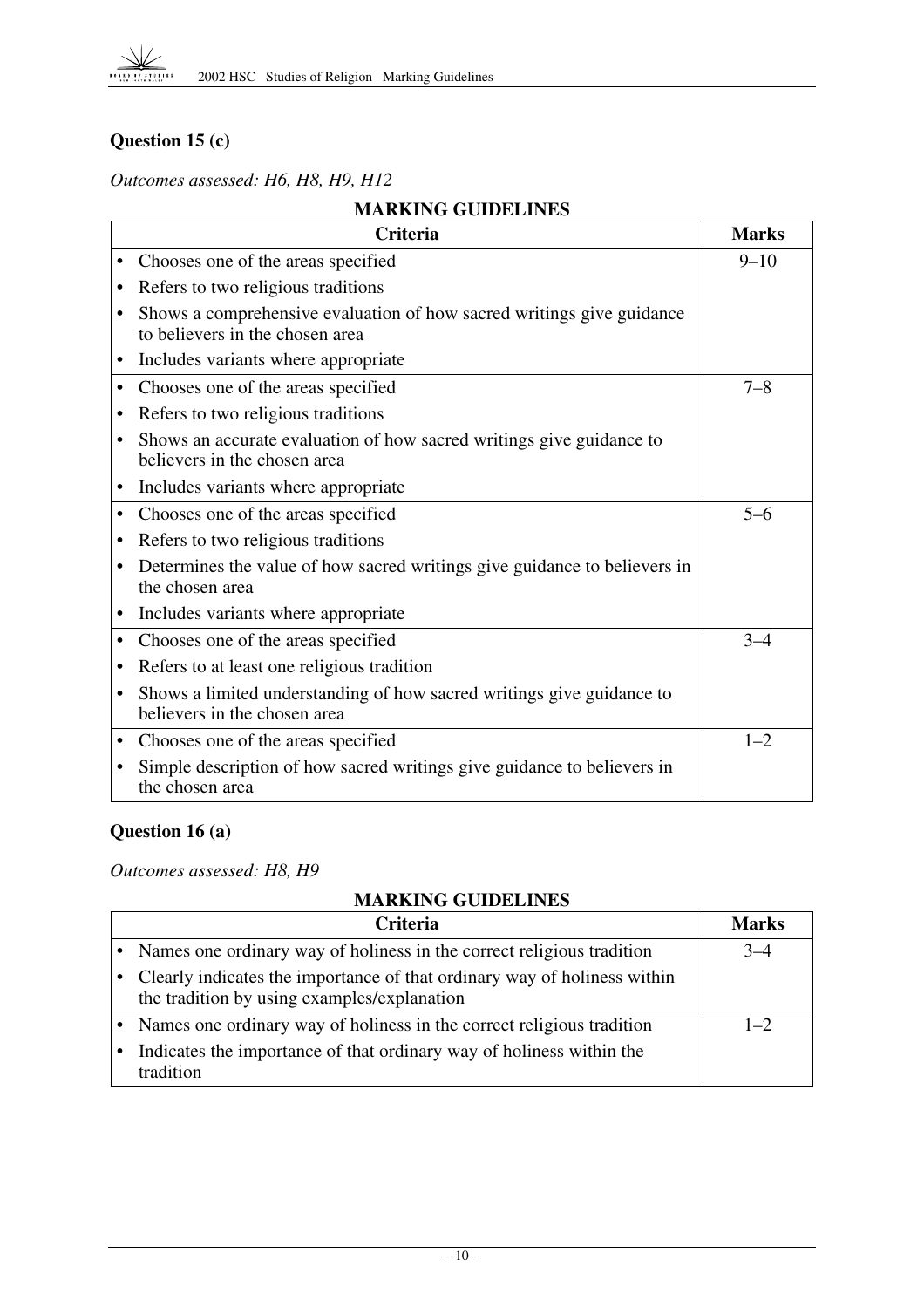

# **Question 16 (b)**

*Outcomes assessed: H6, H8, H12*

# **MARKING GUIDELINES**

| <b>Criteria</b>                                                                                                                            | <b>Marks</b> |
|--------------------------------------------------------------------------------------------------------------------------------------------|--------------|
| Uses two religious traditions                                                                                                              | $5-6$        |
| Clearly compares how one of the specified areas is understood in relation<br>to an ordinary or special way of holiness in each tradition   |              |
| Uses one or two religious traditions                                                                                                       |              |
| Generally compares how one of the specified areas is understood in<br>relation to an ordinary or special way of holiness in each tradition |              |
| Good description with poor or implied comparison                                                                                           |              |
| Uses two religious traditions                                                                                                              | $1 - 2$      |
| Describes how one of the specified areas is understood in relation to an<br>ordinary or special way of holiness in each tradition          |              |

# **Question 16 (c)**

### *Outcomes assessed: H6, H8, H9, H12*

|           | <b>Criteria</b>                                                                                                               | <b>Marks</b> |
|-----------|-------------------------------------------------------------------------------------------------------------------------------|--------------|
|           | Refers to special ways of holiness                                                                                            | $9 - 10$     |
| ٠         | Refers to two religious traditions                                                                                            |              |
|           | Shows a comprehensive evaluation of how special ways of holiness give<br>guidance in the everyday lives of believers          |              |
|           | Includes variants where appropriate                                                                                           |              |
|           | Refers to special ways of holiness                                                                                            | $7 - 8$      |
| $\bullet$ | Refers to two religious traditions                                                                                            |              |
| $\bullet$ | Shows an accurate evaluation of how special ways of holiness give<br>guidance in the everyday lives of believers              |              |
| $\bullet$ | Includes variants where appropriate                                                                                           |              |
| $\bullet$ | Refers to special ways of holiness                                                                                            | $5 - 6$      |
|           | Refers to two religious traditions                                                                                            |              |
| $\bullet$ | Determines the value of how special ways of holiness give guidance in the<br>everyday lives of believers                      |              |
|           | Includes variants where appropriate                                                                                           |              |
| $\bullet$ | Refers to ordinary or special ways of holiness                                                                                | $3 - 4$      |
|           | Refers to at least one religious tradition                                                                                    |              |
|           | Shows a limited understanding of how ordinary or special ways of<br>holiness give guidance in the everyday lives of believers |              |
|           | Refers to ordinary or special ways of holiness                                                                                | $1 - 2$      |
|           | Simple description or how ordinary or special ways of holiness give<br>guidance in the everyday lives of believers            |              |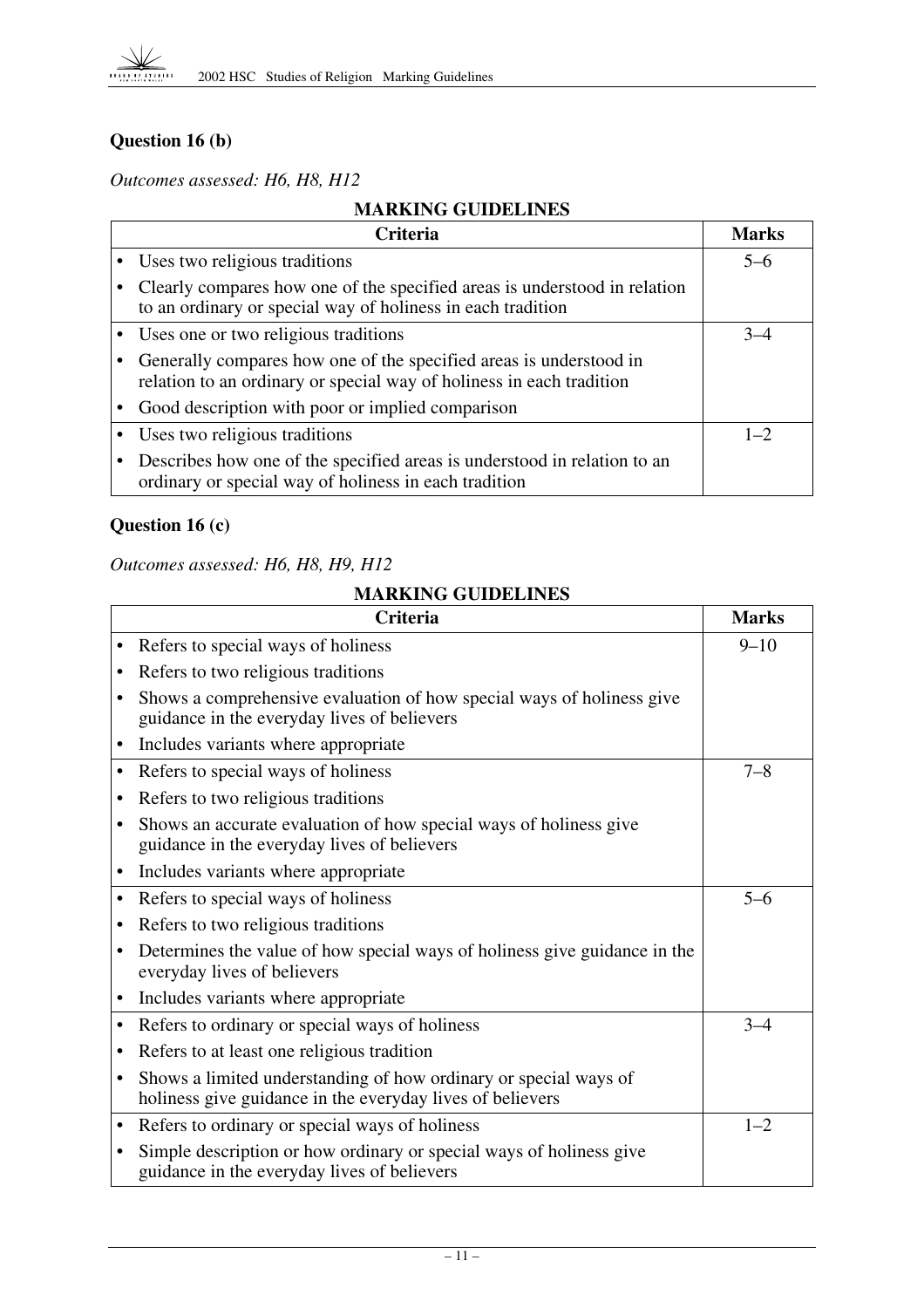

# **Question 17 (a)**

*Outcomes assessed: H8, H9*

#### **MARKING GUIDELINES**

| <b>Criteria</b>                                                                                                             | <b>Marks</b> |
|-----------------------------------------------------------------------------------------------------------------------------|--------------|
| Names one pivotal individual or school of thought in the correct religious<br>tradition                                     | $3 - 4$      |
| Clearly indicates the importance of that pivotal individual or school of<br>thought to that tradition in the correct period |              |
| Names one pivotal individual or school of thought in the correct religious<br>tradition                                     | $1 - 2$      |
| Simply indicates the importance of that pivotal individual or school of<br>thought to that tradition                        |              |

# **Question 17 (b)**

*Outcomes assessed: H6, H8, H12*

| <b>Criteria</b>                                                                               | <b>Marks</b> |
|-----------------------------------------------------------------------------------------------|--------------|
| Uses two religious traditions                                                                 | $5 - 6$      |
| Uses the same period                                                                          |              |
| Clearly compares how one pivotal individual or school of thought affects<br>the chosen area   |              |
| Uses two religious traditions                                                                 | $3 - 4$      |
| Uses the same period                                                                          |              |
| Generally compares how one pivotal individual or school of thought<br>affects the chosen area |              |
| Uses two religious traditions                                                                 | $1 - 2$      |
| Describes how one pivotal individual or school of thought affects the<br>chosen area          |              |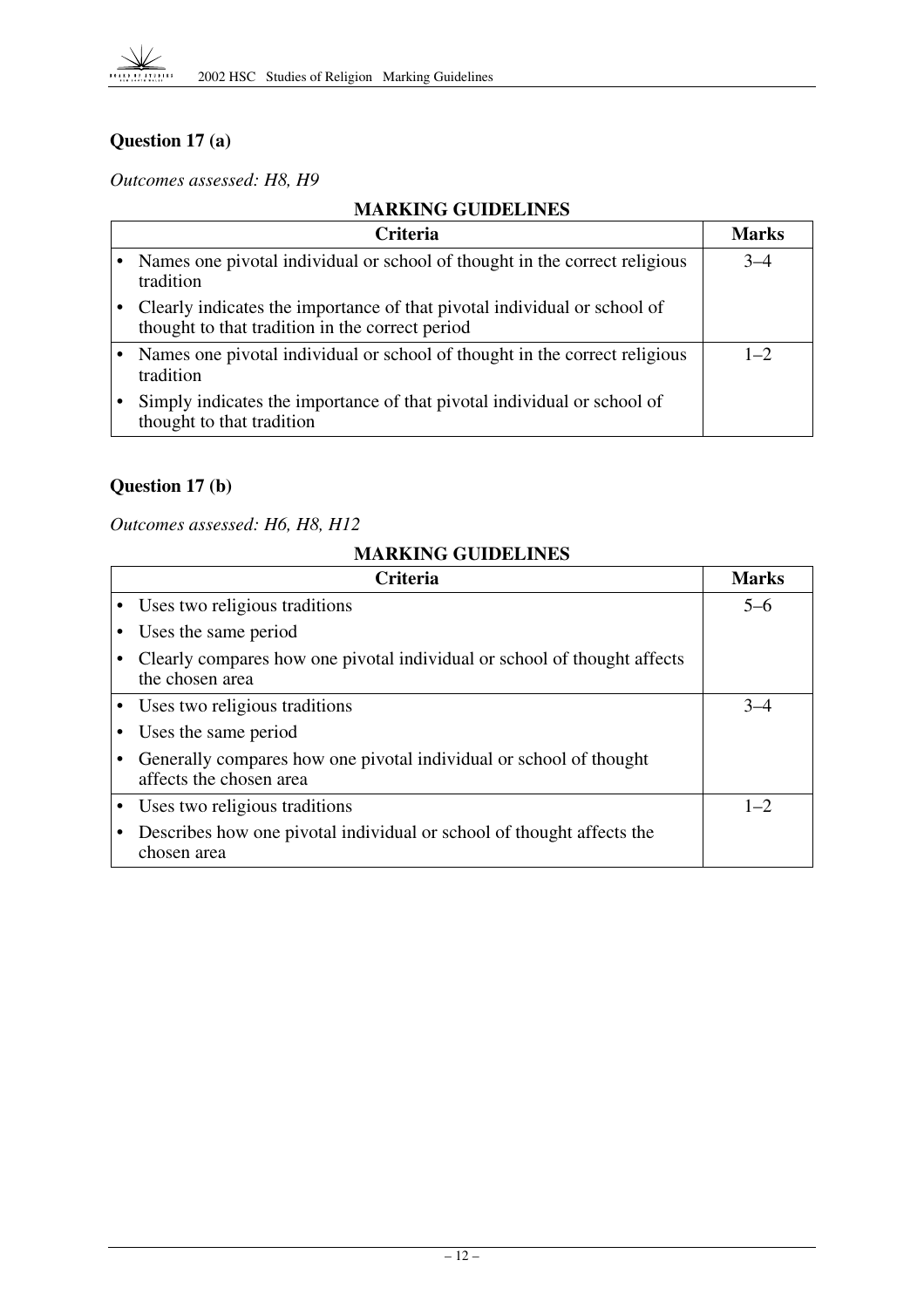# **Question 17 (c)**

*Outcomes assessed: H6, H8, H9, H12*

| <b>MARKING GUIDELINES</b>                                                                                                               |              |  |
|-----------------------------------------------------------------------------------------------------------------------------------------|--------------|--|
| <b>Criteria</b>                                                                                                                         | <b>Marks</b> |  |
| Chooses a contemporary pivotal individual or school of thought                                                                          | $9 - 10$     |  |
| Refers to two religious traditions<br>٠                                                                                                 |              |  |
| Shows a comprehensive evaluation of how the pivotal individual or school<br>of thought affects the everyday lives of believers          |              |  |
| Includes variants where appropriate<br>$\bullet$                                                                                        |              |  |
| Chooses a contemporary pivotal individual or school of thought<br>$\bullet$                                                             | $7 - 8$      |  |
| Refers to two religious traditions<br>$\bullet$                                                                                         |              |  |
| Shows an accurate evaluation of how the pivotal individual or school of<br>$\bullet$<br>thought affects the everyday lives of believers |              |  |
| Includes variants where appropriate<br>$\bullet$                                                                                        |              |  |
| Chooses a contemporary pivotal individual or school of thought<br>$\bullet$                                                             | $5 - 6$      |  |
| Refers to two religious traditions<br>$\bullet$                                                                                         |              |  |
| Determines the value of how the pivotal individual or school of thought<br>$\bullet$<br>affects the everyday lives of believers         |              |  |
| Includes variants where appropriate<br>$\bullet$                                                                                        |              |  |
| Chooses a contemporary pivotal individual or school of thought<br>$\bullet$                                                             | $3 - 4$      |  |
| Refers to at least one religious tradition<br>$\bullet$                                                                                 |              |  |
| Shows a limited evaluation of how the pivotal individual or school of<br>$\bullet$<br>thought affects the everyday lives of believers   |              |  |
| Chooses a pivotal individual or school of thought from any period<br>$\bullet$                                                          | $1 - 2$      |  |
| Simple description of how the pivotal individual or school of thought<br>$\bullet$<br>affects the everyday lives of believers           |              |  |
| Refers to at least one religious tradition                                                                                              |              |  |

# **Question 18 (a)**

*Outcomes assessed: H8, H9*

| <b>Criteria</b>                                                                                                      | Marks   |
|----------------------------------------------------------------------------------------------------------------------|---------|
| Names one significant woman, in the correct religious tradition                                                      | $3 - 4$ |
| Clearly indicates by the use of examples the importance of that woman<br>within the tradition, in the correct period |         |
| Names one significant woman in the correct religious tradition                                                       | $1 - 2$ |
| Indicates the importance of that woman within the tradition                                                          |         |